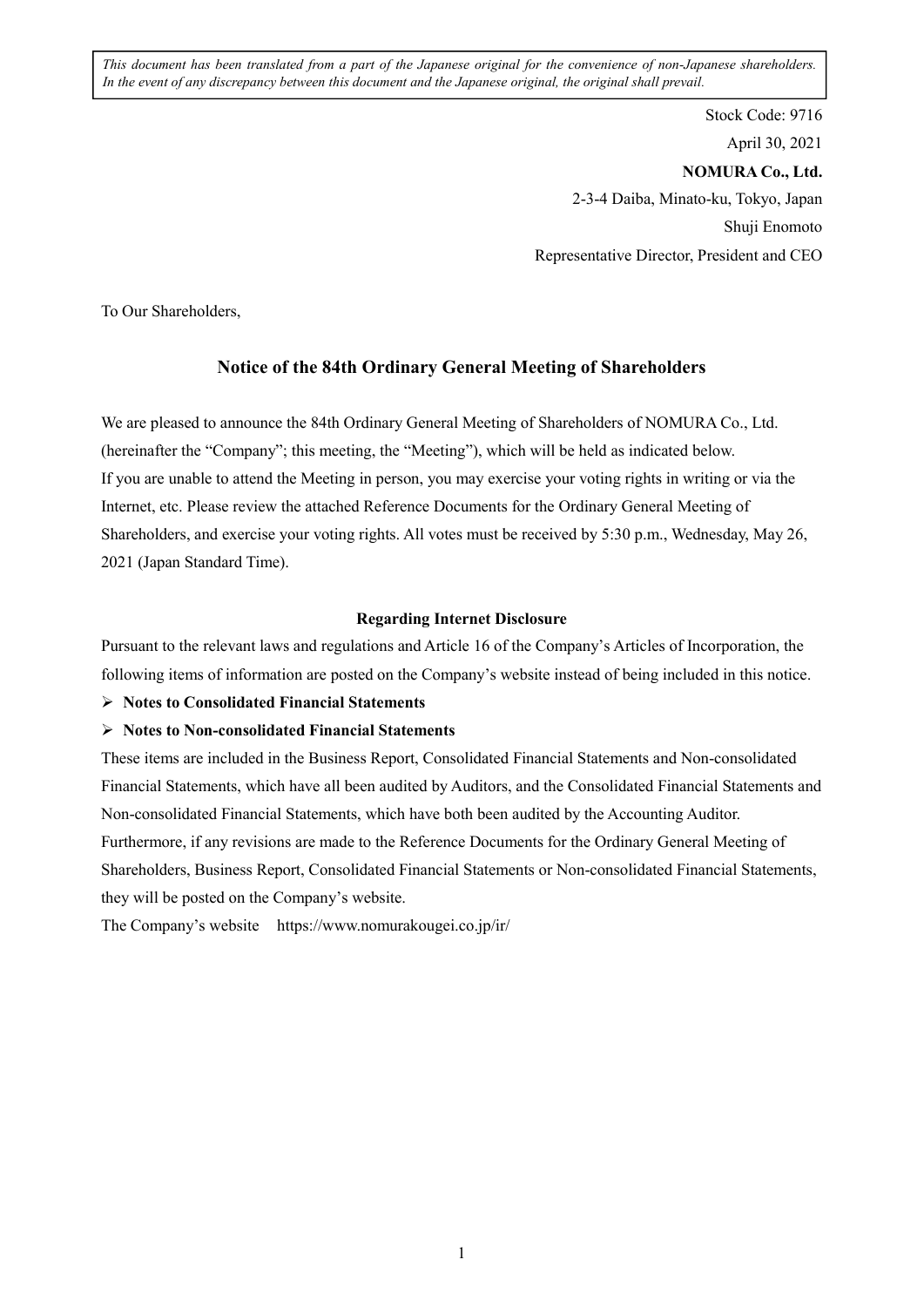| 1. Date and time: | Thursday, May 27, 2021, at 10:00 a.m.                                              |
|-------------------|------------------------------------------------------------------------------------|
|                   | (The reception of the attendees to the Meeting at the reception desk will start at |
|                   | $9:00$ a.m.)                                                                       |
| 2. Venue:         | 2-3-4 Daiba, Minato-ku, Tokyo, Japan                                               |
|                   | Nomura Hall, 3rd floor of the Company's Head Office Building                       |

#### **3. Objectives of meeting**

- **Matters to be reported:** 1. Business Reports and Consolidated Financial Statements for the 84th Fiscal Year (from March 1, 2020 to February 28, 2021), and Audit Reports of the Consolidated Financial Statements by the Accounting Auditor and the Board of Auditors
	- 2. Non-consolidated Financial Statements for the 84th Fiscal Year (from March 1, 2020 to February 28, 2021)

| <b>Matters to be resolved: Proposal No. 1:</b> | Appropriation of Surplus                              |
|------------------------------------------------|-------------------------------------------------------|
| Proposal No. 2:                                | Amendments to the Articles of Incorporation           |
| Proposal No. 3:                                | Election of Ten (10) Directors and One (1) Substitute |
|                                                | Director                                              |
| <b>Proposal No. 4:</b>                         | Election of One (1) Substitute Auditor                |
| <b>Proposal No. 5:</b>                         | Determination of Remuneration Under Restricted Share- |
|                                                | Based Remuneration Plan and Share-Based Remuneration  |
|                                                | Plan With Performance Conditions for Directors        |
|                                                |                                                       |

- $\triangleright$  You are kindly requested to present the enclosed Voting Rights Exercise Form to the receptionist when you attend the Meeting in person. In addition, please bring this document, as it contains the agenda materials for the Meeting.
- $\triangleright$  In case of voting by proxy, please have the proxy present the written proof of his/her right of proxy along with the Voting Rights Exercise Form to the receptionist at the Meeting. As per the Company's Articles of Incorporation, each shareholder owning voting rights in the Company is entitled to appoint one (1) proxy who is also a shareholder of the Company with voting rights.
- $\triangleright$  There is no smoking area in the area surrounding the venue. We appreciate your understanding.
- $\triangleright$  Photography, video recording and audio recording in the venue of the Meeting are prohibited in principle. We would like to sincerely ask your understanding.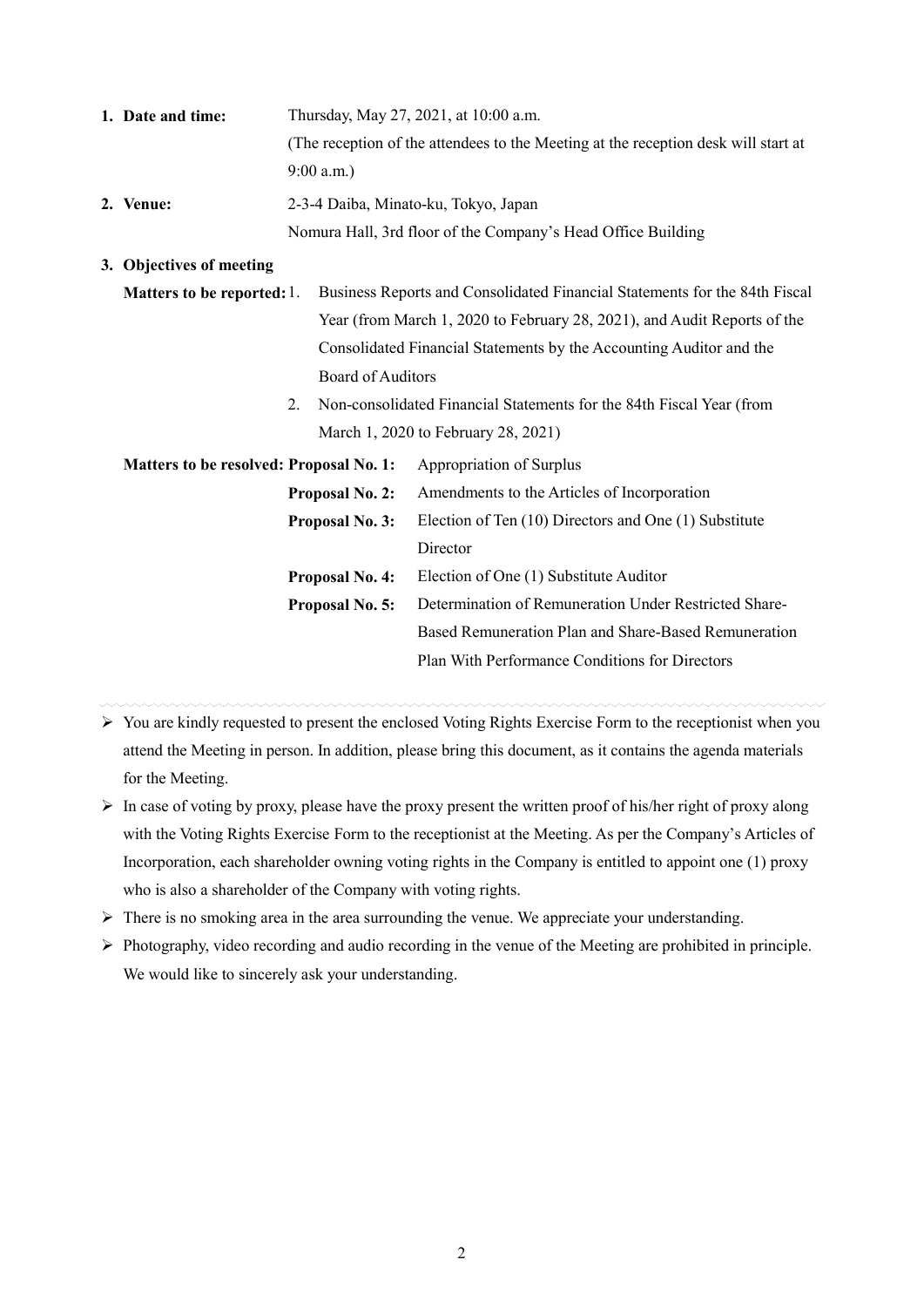# **Reference Documents for the Ordinary General Meeting of Shareholders**

#### **Proposal No. 1: Appropriation of Surplus**

The Company considers the return of profits to shareholders to be one of management's top priorities. Accordingly, the Company's basic policy is to stably share the results of its efforts in a manner that reflects the Company's performance while pursuing business growth.

The Company pays dividends of surplus taking into consideration factors such as profit attributable to owners of parent, strengthening of its business base and future business expansion.

In accordance with the above policy, the Company proposes to pay year-end dividends for the fiscal year under review as follows.

#### Year-end dividends

1. Type of dividend property

Cash

2. Allotment of dividend property to shareholders and total amount of dividends

¥25 per common share of the Company

Total amount: ¥2,781,592,500

3. Effective date of dividends of surplus May 28, 2021

(For reference) Annual cash dividends per share, etc.

| Category                                 | 81st fiscal year<br>(FY2017) | 82nd fiscal year<br>(FY2018) | 83rd fiscal year<br>(FY2019)                                                            | 84th fiscal year<br>(the year under review,<br>FY2020) |
|------------------------------------------|------------------------------|------------------------------|-----------------------------------------------------------------------------------------|--------------------------------------------------------|
| Annual cash dividends<br>per share (Yen) | 45                           | 52<br>(Regular dividend: 50) | 32<br>(Regular dividend: 30)<br>(Commemorative dividend: 2) (Commemorative dividend: 2) | 25                                                     |
| Total amount<br>(Millions of yen)        | 2,503                        | 2,892                        | 3,560                                                                                   | 2,781                                                  |
| Dividend payout ratio<br>$(\%)$          | 44.4                         | 42.9                         | 45.7                                                                                    | 90.6                                                   |

Notes: 1. Dividend payout ratio is calculated based on the amount of profit attributable to owners of parent.

2. The Company implemented a 2-for-1 stock split on common shares on June 1, 2019.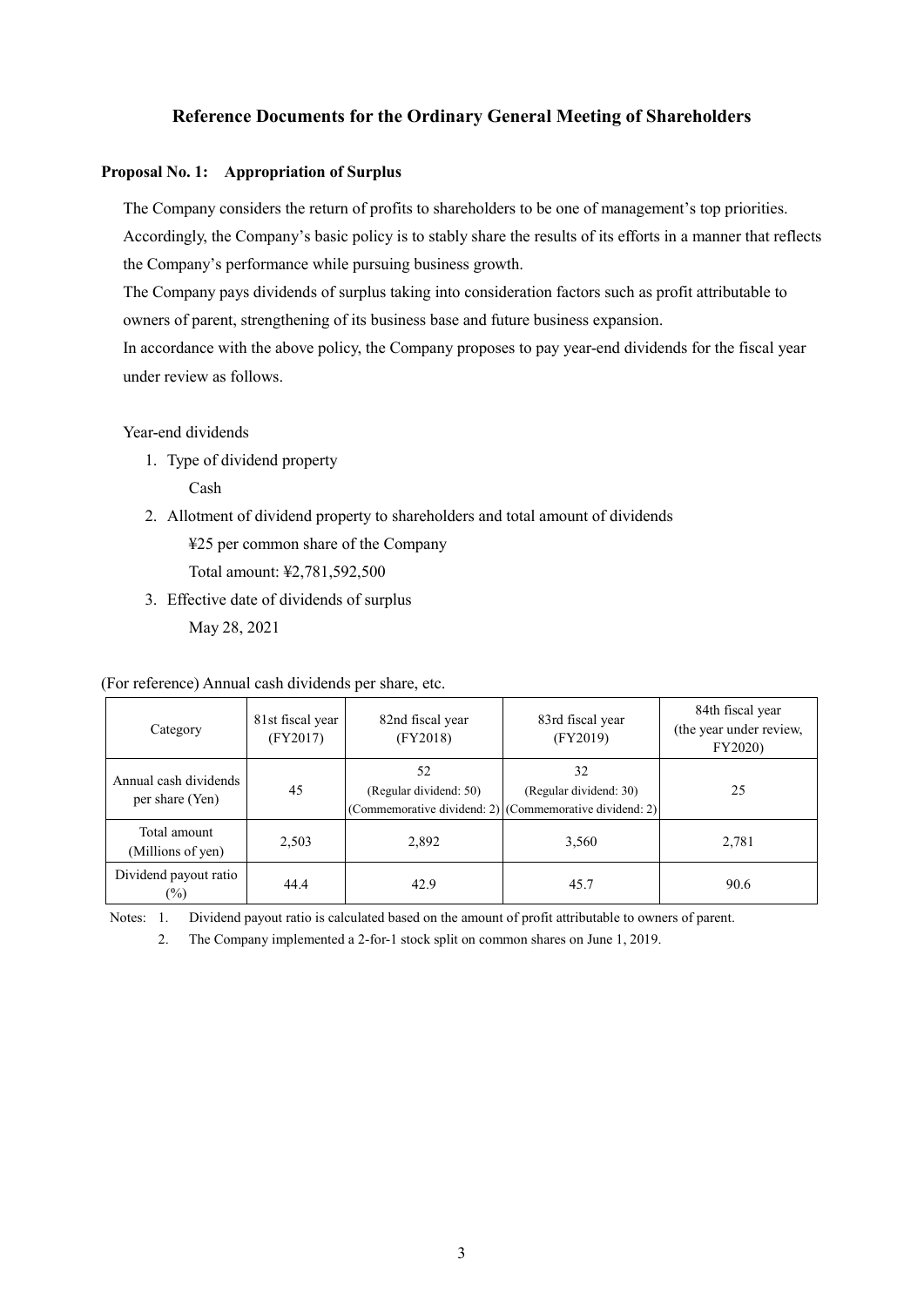#### **Proposal No. 2: Amendments to the Articles of Incorporation**

- 1. Reasons for Proposal
- (1) The Company seeks to amend Article 2 of the current Articles of Incorporation in order to add the Company's objectives associated with expansion of its business domain.
- (2) The Company seeks to amend Article 19 of the current Articles of Incorporation so that it permanently allows for two (2) or more outside Directors in order to ensure continuity with respect to strengthening corporate governance.
- (3) The Company has decided to further strengthen its governance and accordingly in March 2021 began clearly separating functions of business execution assumed by Executive Officers from decision-making and supervisory functions related to management assumed by Directors (the "Systemic Revisions"). Previously titles had been assigned to Directors and Executive Officers based on both positions of Directors with special titles pursuant to the Articles of Incorporation and the positions of Executive Officers under the Executive Officer system. However, the Company seeks to make necessary amendment to Article 22 and Article 23 of the current Articles of Incorporation given that the Systemic Revisions have eliminated Directors with special titles such as Chairperson (kaicho) and President (shacho).
- (4) The Company seeks to prepare itself for a contingency whereby it lacks the number of Directors and Auditors stipulated by laws and regulations and the Articles of Incorporation, by establishing new regulations on Substitute Directors and Substitute Auditors, specifying effective periods for election resolutions, and clarifying terms of office upon appointment of an Auditor.

## 2. Details of Amendments

The following are the details of the amendments.

(Underlined portions represent amendments.)

| Current Articles of Incorporation                    | Proposed Amendments                                                                                                                                                                                                            |
|------------------------------------------------------|--------------------------------------------------------------------------------------------------------------------------------------------------------------------------------------------------------------------------------|
| Article 2                                            | Article 2                                                                                                                                                                                                                      |
| Purpose                                              | Purpose                                                                                                                                                                                                                        |
| The purpose of the Company shall be to engage in the | The purpose of the Company shall be to engage in the                                                                                                                                                                           |
| following businesses:                                | following businesses:                                                                                                                                                                                                          |
| $(1) - (11)$                                         | (Unchanged)                                                                                                                                                                                                                    |
| (Text omitted)                                       | $(1) - (11)$                                                                                                                                                                                                                   |
| (Newly established)                                  | (12) Motor truck transportation business and consigned<br>freight forwarding business                                                                                                                                          |
| $(12) - (20)$                                        | (Unchanged)                                                                                                                                                                                                                    |
| (Text omitted)                                       | $(13) - (21)$                                                                                                                                                                                                                  |
| Article $3 - 18$                                     | Article $3 - 18$                                                                                                                                                                                                               |
| (Text omitted)                                       | (Unchanged)                                                                                                                                                                                                                    |
| Article 19 Number of Directors                       | Article 19 Number of Directors                                                                                                                                                                                                 |
| The Company shall have not more than twelve (12)     | The Company shall have not more than twelve (12)                                                                                                                                                                               |
| Directors.                                           | Directors, and no fewer than two (2) outside Directors.                                                                                                                                                                        |
| Article 20 Election of Directors                     | Article 20 Election of Directors                                                                                                                                                                                               |
| 1.                                                   | 1.                                                                                                                                                                                                                             |
| (Text omitted)                                       | (Unchanged)                                                                                                                                                                                                                    |
| 2.                                                   | 2.                                                                                                                                                                                                                             |
| (Text omitted)                                       | (Unchanged)                                                                                                                                                                                                                    |
| 3.                                                   | 3.                                                                                                                                                                                                                             |
| (Text omitted)                                       | (Unchanged)                                                                                                                                                                                                                    |
| (Newly established)                                  | 4. The Company may elect a Substitute Director at a<br>General Meeting of Shareholders of the Company to<br>prepare for a contingency whereby it lacks the number<br>of Directors stipulated by the Articles of Incorporation. |

(Continues on to next page)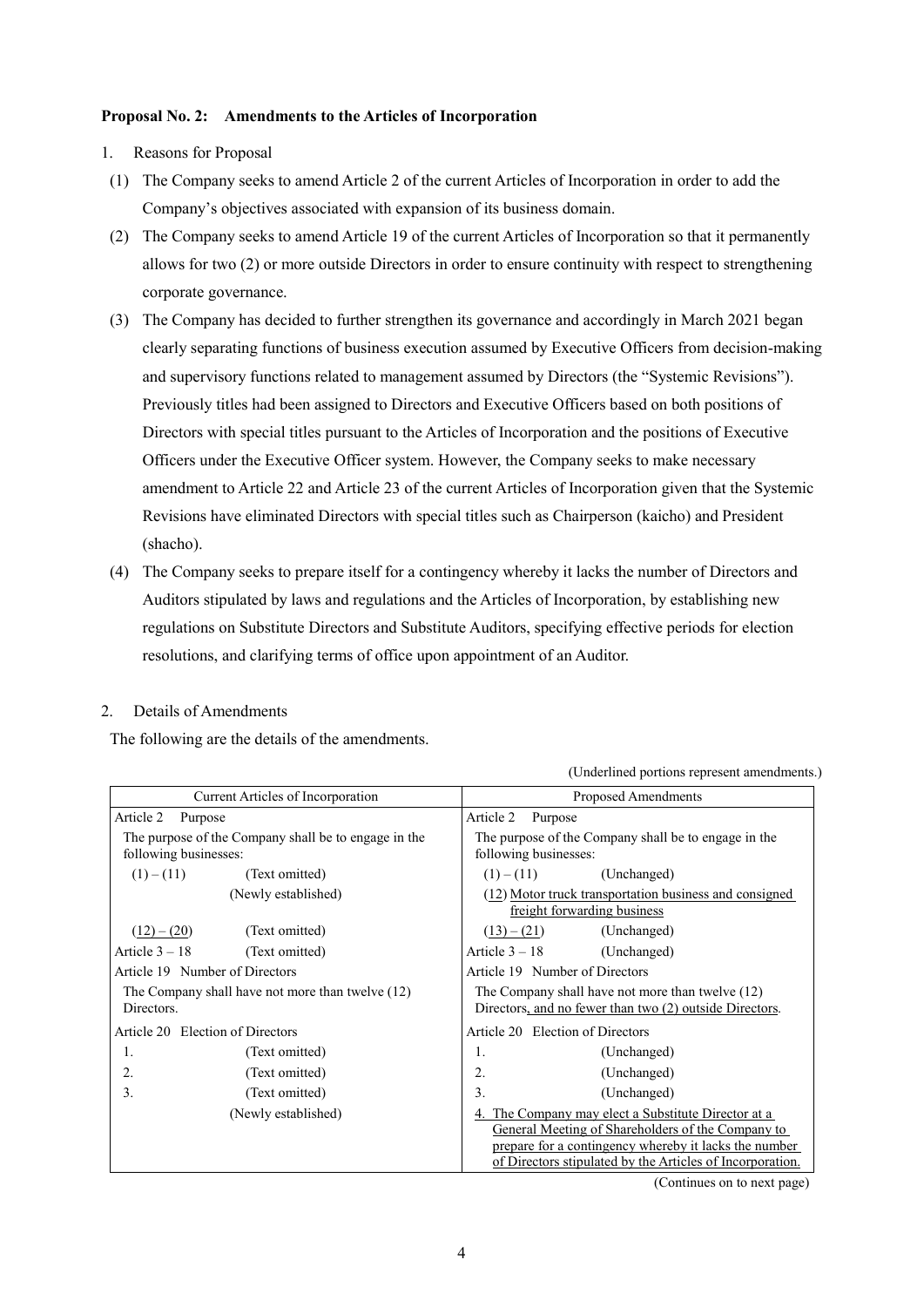| Current Articles of Incorporation                                                                           | Proposed Amendments                                                                                                        |
|-------------------------------------------------------------------------------------------------------------|----------------------------------------------------------------------------------------------------------------------------|
| (Newly established)                                                                                         | 5. The period during which resolution relating to the                                                                      |
|                                                                                                             | election of the Substitute Director mentioned in the                                                                       |
|                                                                                                             | previous paragraph remains effective shall extend until<br>commencement of the Ordinary General Meeting of                 |
|                                                                                                             | Shareholders pertaining to the last business year ending                                                                   |
|                                                                                                             | within one $(1)$ year said resolution.                                                                                     |
| Article 21 Term of Office of Directors                                                                      | Term of Office of Directors<br>Article 21                                                                                  |
| The term of office of a Director shall expire at the close of                                               | The term of office of a Director shall expire at the close of                                                              |
| the Ordinary General Meeting of Shareholders pertaining                                                     | the Ordinary General Meeting of Shareholders pertaining                                                                    |
| to the last business year ending within one (1) year after<br>his/her election.                             | to the last business year ending within one (1) year after                                                                 |
|                                                                                                             | his/her election; provided, however, that if the Substitute<br>Director elected pursuant to paragraph (4) of the preceding |
|                                                                                                             | Article is appointed to serve as a Director, then his/her term                                                             |
|                                                                                                             | of office may not extend beyond the close of the Ordinary                                                                  |
|                                                                                                             | General Meeting of Shareholders pertaining to the last<br>business year ending within one (1) year after his/her           |
|                                                                                                             | election as said Substitute Director.                                                                                      |
| Article 22 Representative Directors and Directors with                                                      | Article 22 Representative Directors                                                                                        |
| <b>Special Titles</b>                                                                                       |                                                                                                                            |
| (Text omitted)<br>1.                                                                                        | 1.<br>(Unchanged)                                                                                                          |
| 2. The Board of Directors may, by its resolution, elect one                                                 | 2.<br>(Deleted)                                                                                                            |
| (1) Chairperson (kaicho) and Director, one (1) President                                                    |                                                                                                                            |
| (shacho) and Director, one (1) or a few Vice President(s)<br>(fuku-shacho) and Director(s), Senior Managing |                                                                                                                            |
| Director(s) (senmu), Managing Director(s) (jomu) and                                                        |                                                                                                                            |
| General Counsel(s) (sodanyaku) and Director(s) from                                                         |                                                                                                                            |
| among its members.                                                                                          |                                                                                                                            |
| Article 23 Persons Authorized to Convene Meetings of the<br>Board of Directors and Chairperson Thereof      | Article 23 Persons Authorized to Convene Meetings of the<br>Board of Directors and Chairperson Thereof                     |
| 1. Except as otherwise provided by laws and regulations,                                                    | 1. Except as otherwise provided by laws and regulations,                                                                   |
| Meetings of the Board of Directors shall be convened                                                        | Meetings of the Board of Directors shall be convened by                                                                    |
| by the Chairperson and Director or the President and                                                        | the Representative Director previously determined by                                                                       |
| Director, who shall act as the chairperson thereat.                                                         | resolution of the Board of Directors, who shall act as the<br>chairperson thereat.                                         |
| 2. If the Chairperson and Director and the President and                                                    | 2. If the Representative Director of the preceding                                                                         |
| Director are unable to convene a Meeting of the Board                                                       | paragraph is unable to convene a Meeting of the Board                                                                      |
| of Directors or to act as the chairperson thereat, another                                                  | of Directors or to act as the chairperson thereat, another                                                                 |
| Director, in accordance with the order previously                                                           | Director, in accordance with the order previously                                                                          |
| determined by the Board of Directors, may convene the<br>Meeting of the Board of Directors and act as the   | determined by the Board of Directors, may convene the<br>Meeting of the Board of Directors and act as the                  |
| chairperson thereat.                                                                                        | chairperson thereat.                                                                                                       |
| Article $24 - 29$<br>(Text omitted)                                                                         | Article $24 - 29$<br>(Unchanged)                                                                                           |
| Article 30 Election of Auditors                                                                             | Article 30 Election of Auditors                                                                                            |
| (Text omitted)<br>1.                                                                                        | (Unchanged)<br>1.                                                                                                          |
| 2.<br>(Text omitted)                                                                                        | 2.<br>(Unchanged)                                                                                                          |
| (Newly established)                                                                                         | 3. The Company may elect Substitute Auditors by a                                                                          |
|                                                                                                             | resolution of a General Meeting of Shareholders of the<br>Company to prepare for a contingency whereby it lacks            |
|                                                                                                             | the number of Auditors stipulated by laws and                                                                              |
|                                                                                                             | regulations, pursuant to the provisions of Article 329,                                                                    |
|                                                                                                             | paragraph (3) of the Companies Act.                                                                                        |
| (Newly established)                                                                                         | 4. The period during which resolution relating to the<br>election of the Substitute Auditor mentioned in the               |
|                                                                                                             | previous paragraph remains effective shall extend until                                                                    |
|                                                                                                             | commencement of the Ordinary General Meeting of                                                                            |
|                                                                                                             | Shareholders pertaining to the last business year ending                                                                   |
|                                                                                                             | within one $(1)$ year said resolution.                                                                                     |

(Continues on to next page)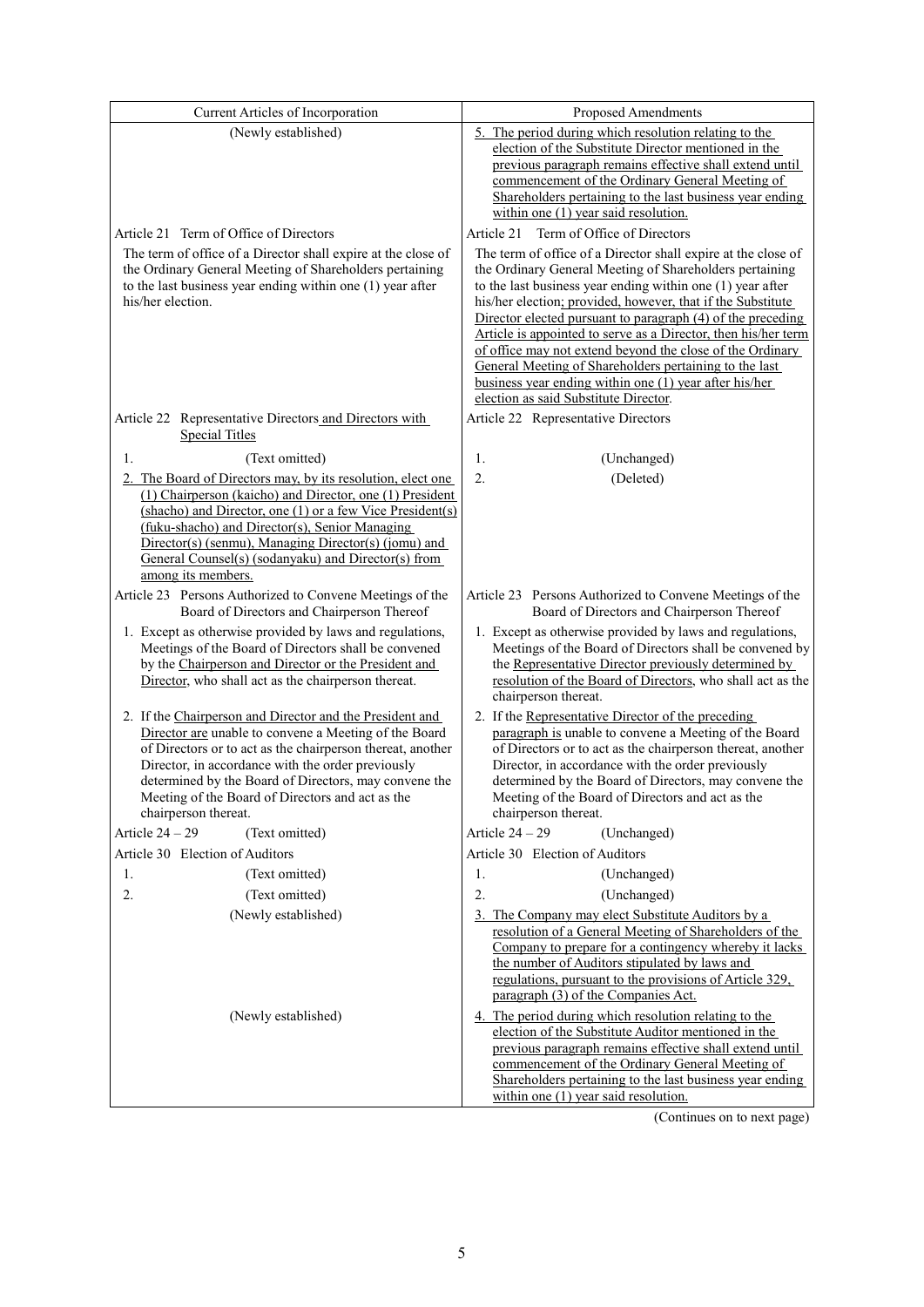| Current Articles of Incorporation                                                                                                                                                                                                | Proposed Amendments                                                                                                                                                                                                                                                                                                                                                                                                                                                                                                                                                                                                                      |
|----------------------------------------------------------------------------------------------------------------------------------------------------------------------------------------------------------------------------------|------------------------------------------------------------------------------------------------------------------------------------------------------------------------------------------------------------------------------------------------------------------------------------------------------------------------------------------------------------------------------------------------------------------------------------------------------------------------------------------------------------------------------------------------------------------------------------------------------------------------------------------|
| Article 31 Term of Office of Auditors                                                                                                                                                                                            | Article 31 Term of Office of Auditors                                                                                                                                                                                                                                                                                                                                                                                                                                                                                                                                                                                                    |
| (Text omitted)<br>ı.                                                                                                                                                                                                             | (Unchanged)<br>1.                                                                                                                                                                                                                                                                                                                                                                                                                                                                                                                                                                                                                        |
| 2. The term of office of an Auditor elected to fill a vacancy<br>as a result of a retirement of an Auditor prior to the<br>expiration of his/her term of office shall be the<br>remaining term of office of his/her predecessor. | 2. The term of office of an Auditor elected to fill a vacancy<br>as a result of a retirement of an Auditor prior to the<br>expiration of his/her term of office shall be the<br>remaining term of office of his/her predecessor;<br>provided, however, that if the Substitute Auditor elected<br>pursuant to paragraph (3) of the preceding Article is<br>appointed to serve as an Auditor, then his/her term of<br>office may not extend beyond the close of the Ordinary<br>General Meeting of Shareholders pertaining to the last<br>business year ending within four (4) years after his/her<br>election as said Substitute Auditor. |
| Article $32 - 41$<br>(Text omitted)                                                                                                                                                                                              | Article $32 - 41$<br>(Unchanged)                                                                                                                                                                                                                                                                                                                                                                                                                                                                                                                                                                                                         |

Note: Some underlining does not coincide with the Japanese version because of translation adjustments.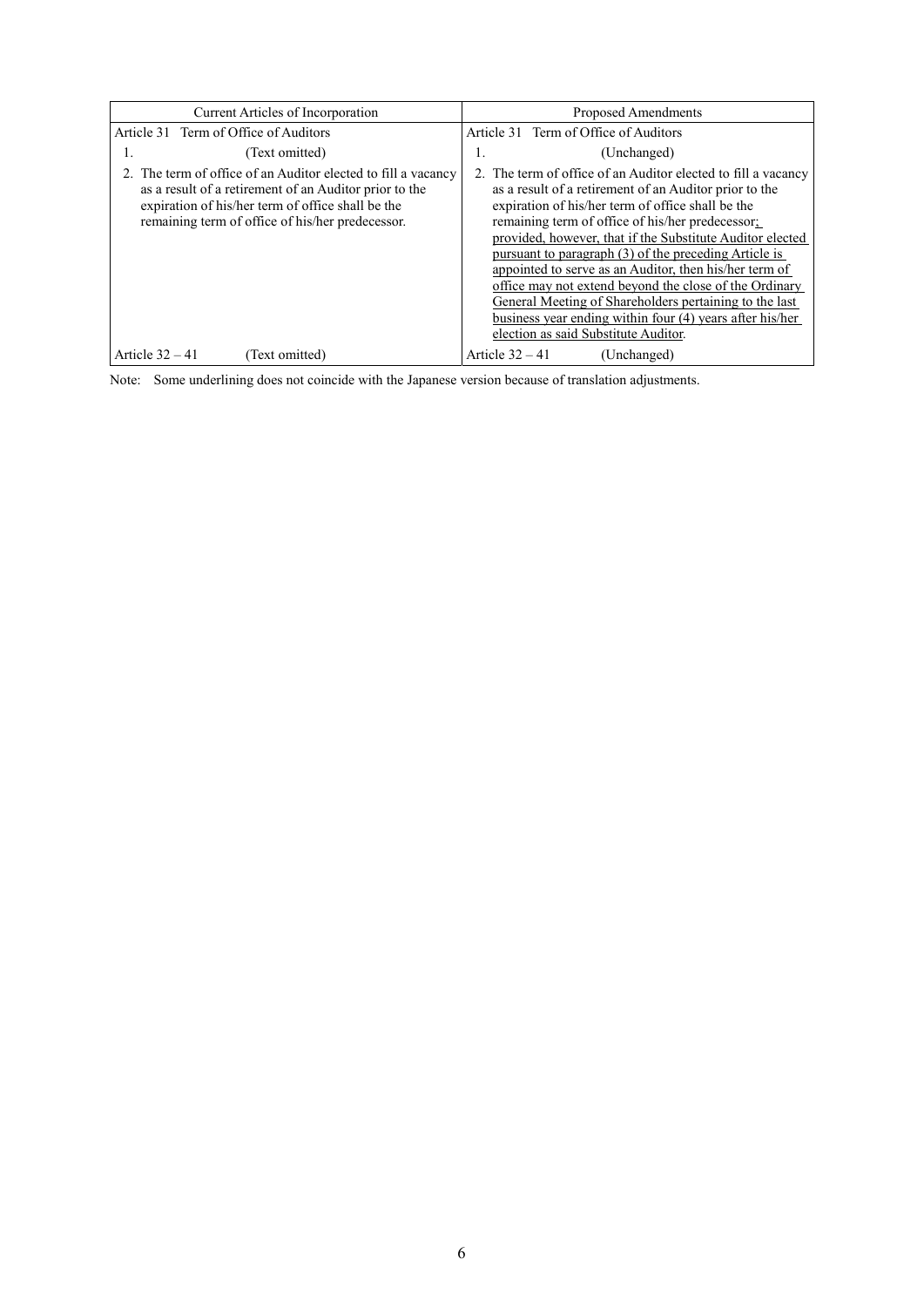#### **Proposal No. 3: Election of Ten (10) Directors and One (1) Substitute Director**

The terms of office of all ten (10) Directors will expire upon the conclusion of this Ordinary General Meeting of Shareholders. Accordingly, the Company proposes to elect ten (10) Directors. Furthermore, on condition that Proposal No. 2 "Amendments to the Articles of Incorporation" is approved and adopted as proposed and Mitsuo Sakaba and Tatsumi Kimishima, Outside Directors, are elected, to prepare for cases where there is a vacancy in either position, the Company proposes to elect one (1) Substitute Director. If the person assumes of the office of a Director, the term of office shall be the remaining term of the predecessor, and the resolution shall remain in effect until the start of the next General Meeting of Shareholders.

|                |                        |                                            | Attendance at Board of |
|----------------|------------------------|--------------------------------------------|------------------------|
| No.            | Name                   | Current position at the Company            | Directors' meetings    |
|                |                        |                                            | (Attendance rate)      |
|                | Shuji Enomoto          | Representative Director, President and CEO | 9/9                    |
| 1              | [Reelected]            |                                            | $(100\%)$              |
| $\overline{2}$ | Kiyotaka Okumoto       | Director, Senior Managing Executive        | 9/9                    |
|                | [Reelected]            | Officer                                    | $(100\%)$              |
| $\mathfrak{Z}$ | Masahiro Nakagawa      |                                            | 9/9                    |
|                | [Reelected]            | Director, Managing Executive Officer       | $(100\%)$              |
|                | Fukuzou Okuno          |                                            | 9/9                    |
| 4              | [Reelected]            | Director, Managing Executive Officer       | $(100\%)$              |
|                | Tadashi Owada          |                                            | 9/9                    |
| 5              | [Reelected]            | Director, Executive Officer                | $(100\%)$              |
|                | Shuichi Makino         |                                            | 9/9                    |
| 6              | [Reelected]            | Director, Executive Officer                | $(100\%)$              |
|                | Shinji Sakai           | Director, Executive Officer                | 9/9                    |
| 7              | [Reelected]            |                                            | $(100\%)$              |
|                | Makoto Kurihara        |                                            |                        |
| 8              | [To be newly elected]  | <b>Executive Officer</b>                   |                        |
|                | Mitsuo Sakaba          |                                            |                        |
| 9              | [Reelected]            | Outside Director                           | 9/9                    |
|                | [Outside][Independent] |                                            | $(100\%)$              |
|                | Tatsumi Kimishima      |                                            |                        |
| 10             | [Reelected]            | <b>Outside Director</b>                    | 9/9                    |
|                | [Outside][Independent] |                                            | $(100\%)$              |

The candidates for Directors are as follows:

(*Reelected* – Candidate for reelected Director; *To be newly elected* – Candidate for newly elected Director; *Outside* – Candidate for outside Director; *Independent* – Candidate for independent officer)

Notes: 1. "Current position at the Company" of candidates for Directors are current as of the time of the sending of this notice.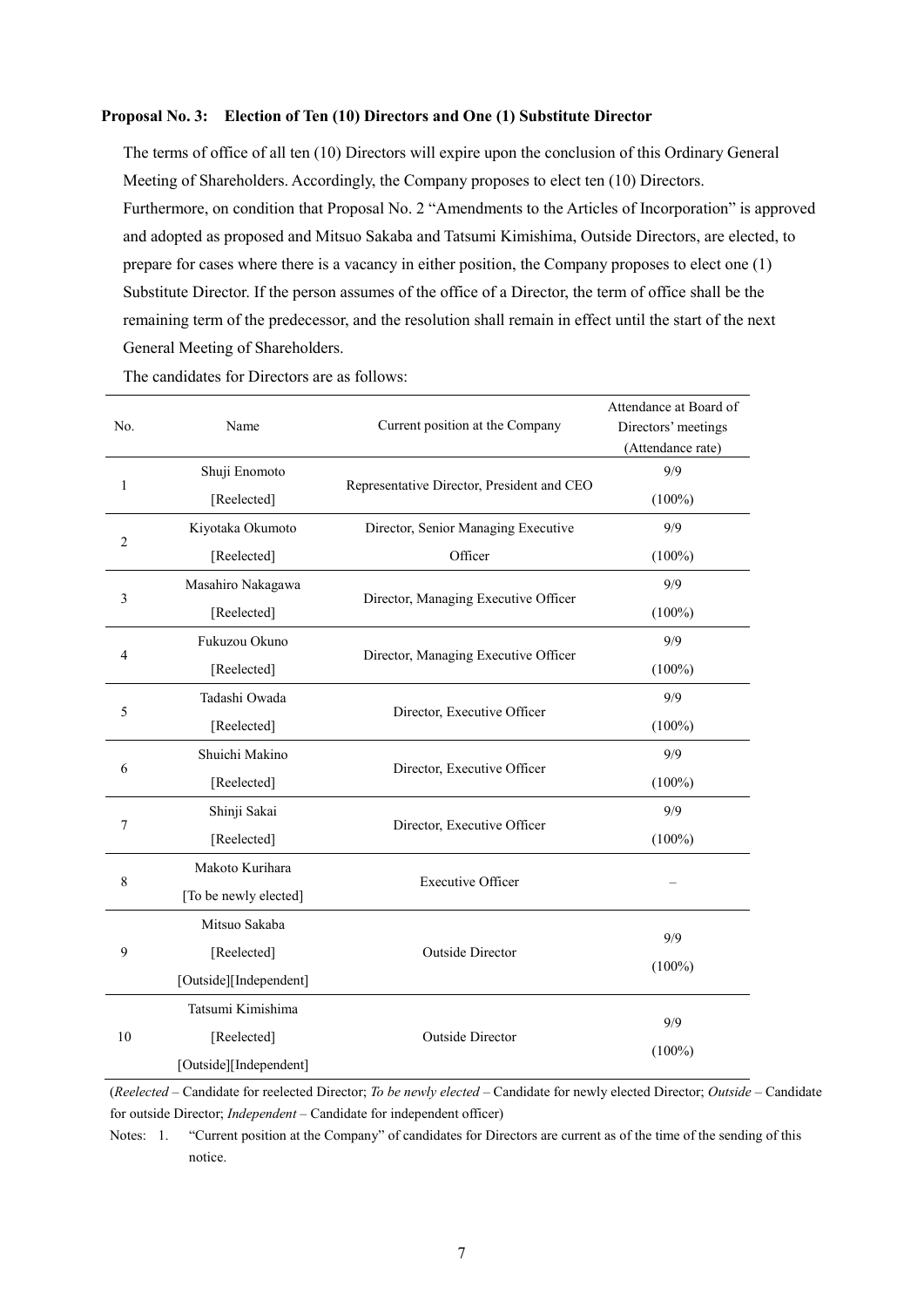2. In addition to the attendance at Board of Directors' meetings above, the Company passed one (1) written resolution in lieu of a resolution passed at the Board of Directors meeting in accordance with the provision stipulated in Article 370 of the Companies Act and Article 25 of Articles of Incorporation of the Company.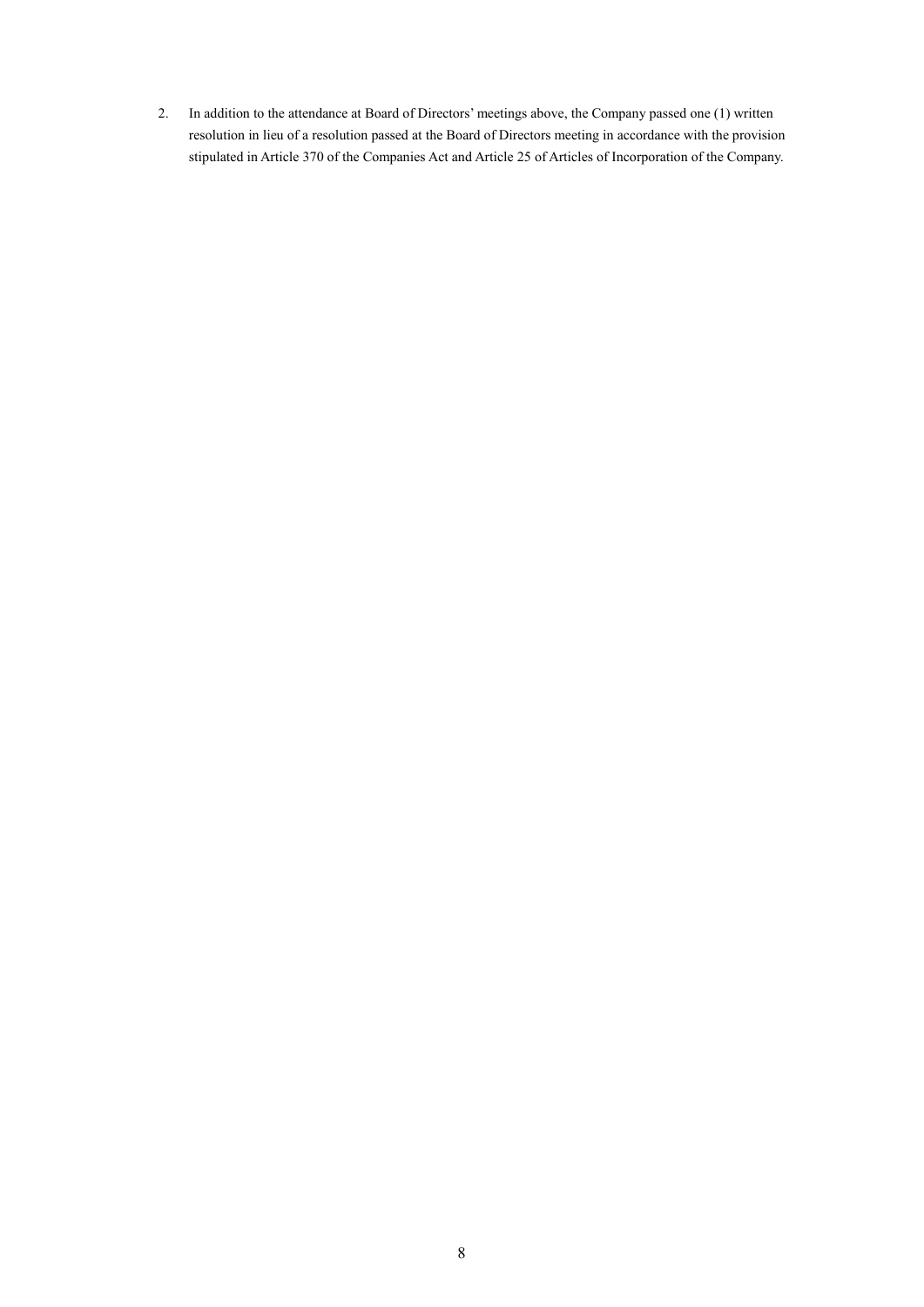| No.            | Name<br>(Date of Birth)                  | Career summary, position and responsibilities at the Company,<br>and significant concurrent positions outside the Company |      |                                                                                                                                                                                                                                                                                                                                                                                                                                                                                                                                                                                                           |
|----------------|------------------------------------------|---------------------------------------------------------------------------------------------------------------------------|------|-----------------------------------------------------------------------------------------------------------------------------------------------------------------------------------------------------------------------------------------------------------------------------------------------------------------------------------------------------------------------------------------------------------------------------------------------------------------------------------------------------------------------------------------------------------------------------------------------------------|
|                |                                          | March                                                                                                                     | 1973 | Joined the Company                                                                                                                                                                                                                                                                                                                                                                                                                                                                                                                                                                                        |
|                | Shuji Enomoto                            | May                                                                                                                       | 2002 | <b>Executive Officer</b>                                                                                                                                                                                                                                                                                                                                                                                                                                                                                                                                                                                  |
|                |                                          | May                                                                                                                       | 2005 | Managing Executive Officer                                                                                                                                                                                                                                                                                                                                                                                                                                                                                                                                                                                |
|                | (June 1, 1951)                           | May                                                                                                                       | 2007 | Managing Director                                                                                                                                                                                                                                                                                                                                                                                                                                                                                                                                                                                         |
|                | [Reelected]                              | February                                                                                                                  | 2008 | General Manager, Sales Strategy Department                                                                                                                                                                                                                                                                                                                                                                                                                                                                                                                                                                |
|                |                                          | May                                                                                                                       | 2010 | Senior Managing Director                                                                                                                                                                                                                                                                                                                                                                                                                                                                                                                                                                                  |
|                | Number of the                            | February                                                                                                                  | 2012 | In charge of Business Supervision                                                                                                                                                                                                                                                                                                                                                                                                                                                                                                                                                                         |
|                | Company's shares<br>owned                |                                                                                                                           |      | In charge of Group Companies                                                                                                                                                                                                                                                                                                                                                                                                                                                                                                                                                                              |
| 1              | 105,800 shares                           | May                                                                                                                       | 2013 | <b>Executive Vice President</b>                                                                                                                                                                                                                                                                                                                                                                                                                                                                                                                                                                           |
|                |                                          | May                                                                                                                       | 2015 | President and CEO                                                                                                                                                                                                                                                                                                                                                                                                                                                                                                                                                                                         |
|                |                                          | March                                                                                                                     | 2021 | Representative Director, President and CEO (present)                                                                                                                                                                                                                                                                                                                                                                                                                                                                                                                                                      |
|                | <reasons for="" nomination=""></reasons> |                                                                                                                           |      |                                                                                                                                                                                                                                                                                                                                                                                                                                                                                                                                                                                                           |
|                | Directors.                               |                                                                                                                           |      | Shuji Enomoto has had extensive operational experience, having worked in sales operations since joining the Company,<br>including serving in positions such as President of the Commercial Facility Company and director of subsidiaries. He<br>therefore has a thorough knowledge of operations in general. The Company once again proposes him as a candidate for<br>Director as he can be expected to continue using the knowledge and experience he has based on his assignments as<br>Director and CEO and strengthen the effectiveness of decision-making and supervisory functions of the Board of |
|                |                                          | February                                                                                                                  | 1989 | Joined the Company                                                                                                                                                                                                                                                                                                                                                                                                                                                                                                                                                                                        |
|                |                                          | May                                                                                                                       | 2010 | <b>Executive Officer</b>                                                                                                                                                                                                                                                                                                                                                                                                                                                                                                                                                                                  |
|                | Kiyotaka Okumoto                         | March                                                                                                                     | 2013 | Managing Executive Officer                                                                                                                                                                                                                                                                                                                                                                                                                                                                                                                                                                                |
|                | (September 10, 1965)                     | May                                                                                                                       | 2016 | Director                                                                                                                                                                                                                                                                                                                                                                                                                                                                                                                                                                                                  |
|                |                                          | March                                                                                                                     | 2017 | Manager, Business Supervision Center                                                                                                                                                                                                                                                                                                                                                                                                                                                                                                                                                                      |
|                | [Reelected]                              | March                                                                                                                     | 2018 | Chief of Headquarters, Business Headquarters                                                                                                                                                                                                                                                                                                                                                                                                                                                                                                                                                              |
|                |                                          |                                                                                                                           |      | Chairman, NOMURA (BEIJING) Co., Ltd.                                                                                                                                                                                                                                                                                                                                                                                                                                                                                                                                                                      |
|                | Number of the<br>Company's shares        |                                                                                                                           |      | Director, NOMURA DESIGN & ENGINEERING SINGAPORE<br>PTE. LTD.                                                                                                                                                                                                                                                                                                                                                                                                                                                                                                                                              |
| $\overline{2}$ | owned                                    | May                                                                                                                       | 2018 | Managing Director, the Company                                                                                                                                                                                                                                                                                                                                                                                                                                                                                                                                                                            |
|                | 63,000 shares                            | March                                                                                                                     | 2019 | Chief of Headquarters, Business Headquarters (present)                                                                                                                                                                                                                                                                                                                                                                                                                                                                                                                                                    |
|                |                                          | May                                                                                                                       | 2020 | Senior Managing Director                                                                                                                                                                                                                                                                                                                                                                                                                                                                                                                                                                                  |
|                |                                          | March                                                                                                                     | 2021 | Director, Senior Managing Executive Officer (present)                                                                                                                                                                                                                                                                                                                                                                                                                                                                                                                                                     |
|                | <reasons for="" nomination=""></reasons> |                                                                                                                           |      |                                                                                                                                                                                                                                                                                                                                                                                                                                                                                                                                                                                                           |
|                |                                          |                                                                                                                           |      | Kiyotaka Okumoto has had extensive operational experience, having worked in production management since joining<br>the Company, with involvement in production operations and general business supervision and so forth. He therefore<br>has a thorough knowledge of operations in general. The Company once again proposes him as a candidate for Director<br>as he can be expected to continue using the knowledge and experience he has based on his assignments as Director and                                                                                                                       |

as he can be expected to continue using the knowledge and experience he has based on his assignments as Director and Senior Managing Director, as well as Chairman of an overseas subsidiary, and strengthen the effectiveness of decisionmaking and supervisory functions of the Board of Directors.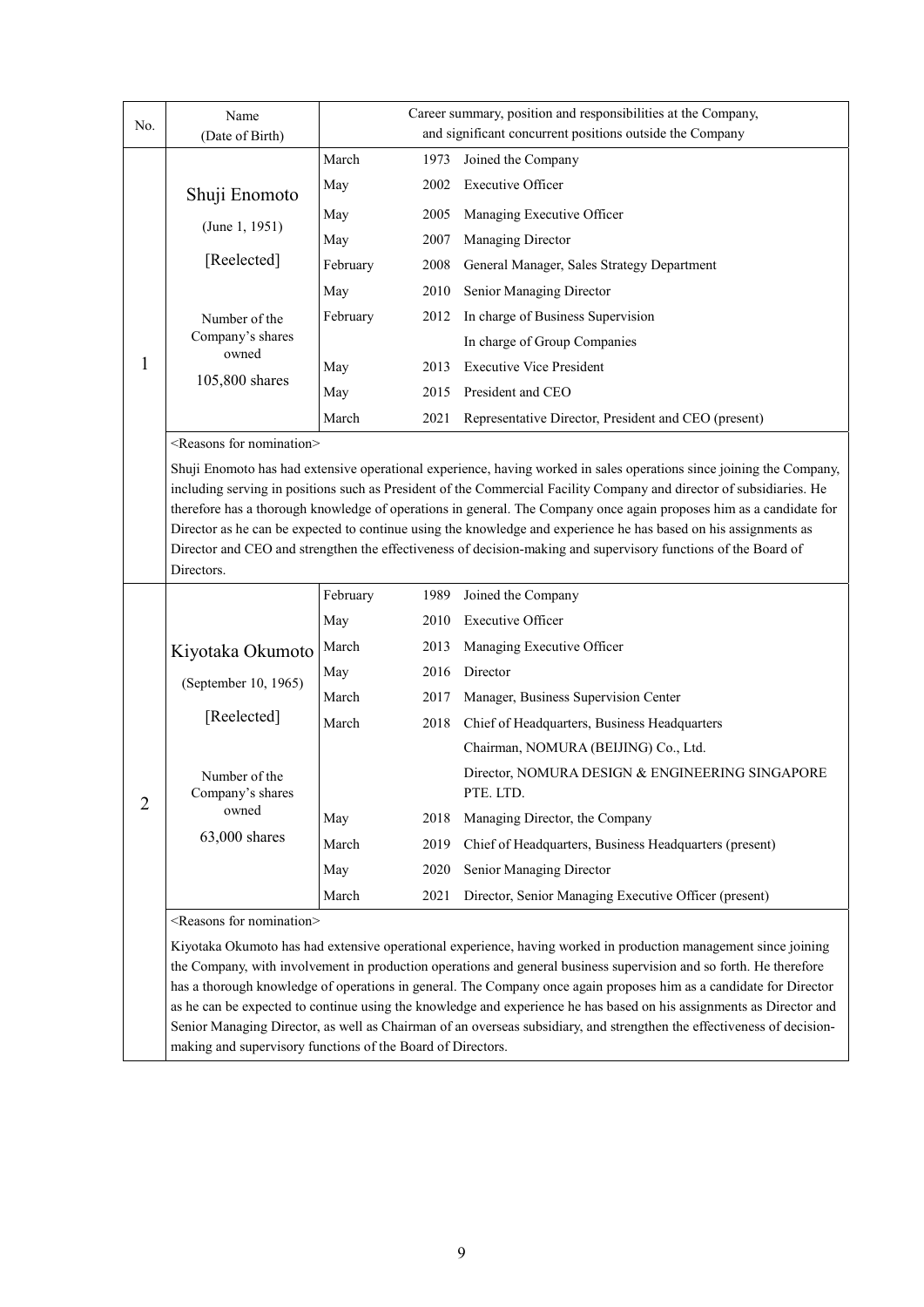| No. | Name<br>(Date of Birth)                                                                                                                                                                                                           | Career summary, position and responsibilities at the Company,<br>and significant concurrent positions outside the Company |      |                                                                                                                      |  |  |
|-----|-----------------------------------------------------------------------------------------------------------------------------------------------------------------------------------------------------------------------------------|---------------------------------------------------------------------------------------------------------------------------|------|----------------------------------------------------------------------------------------------------------------------|--|--|
|     |                                                                                                                                                                                                                                   | April                                                                                                                     | 1983 | Joined the Company                                                                                                   |  |  |
|     |                                                                                                                                                                                                                                   | May                                                                                                                       | 2009 | <b>Executive Officer</b>                                                                                             |  |  |
|     |                                                                                                                                                                                                                                   | May                                                                                                                       | 2011 | Director                                                                                                             |  |  |
|     |                                                                                                                                                                                                                                   | September                                                                                                                 | 2011 | Chairman, NOMURA (BEIJING) Co., Ltd.                                                                                 |  |  |
|     | Masahiro                                                                                                                                                                                                                          | February                                                                                                                  | 2012 | General Manager, Overseas Development Department, the<br>Company                                                     |  |  |
|     | Nakagawa                                                                                                                                                                                                                          | March                                                                                                                     | 2014 | Senior Leader, Creative Supervision,                                                                                 |  |  |
|     | (February 12, 1960)                                                                                                                                                                                                               |                                                                                                                           |      | <b>Business Supervision Office</b>                                                                                   |  |  |
|     | [Reelected]                                                                                                                                                                                                                       | March                                                                                                                     | 2015 | General Manager, CC Department 2                                                                                     |  |  |
|     |                                                                                                                                                                                                                                   | March                                                                                                                     | 2017 | General Manager, Corporate Department                                                                                |  |  |
|     | Number of the<br>Company's shares<br>owned                                                                                                                                                                                        |                                                                                                                           |      | Director, $C$ 's $\cdot$ Three Co., Ltd.                                                                             |  |  |
|     |                                                                                                                                                                                                                                   | January                                                                                                                   | 2018 | Representative Director, RIKUYOSHA Co., Ltd.                                                                         |  |  |
| 3   |                                                                                                                                                                                                                                   | May                                                                                                                       | 2018 | Managing Director, the Company                                                                                       |  |  |
|     | 104,100 shares                                                                                                                                                                                                                    | March                                                                                                                     | 2019 | Chief of Headquarters, Corporate Headquarters                                                                        |  |  |
|     |                                                                                                                                                                                                                                   | March                                                                                                                     | 2021 | Director, Managing Executive Officer, in charge of Special Mission<br>from the President (present)                   |  |  |
|     |                                                                                                                                                                                                                                   |                                                                                                                           |      | General Manager, Group & Global Department, Business<br>Headquarters (present)                                       |  |  |
|     | <reasons for="" nomination=""></reasons>                                                                                                                                                                                          |                                                                                                                           |      |                                                                                                                      |  |  |
|     |                                                                                                                                                                                                                                   |                                                                                                                           |      | Masahiro Nakagawa has had extensive operational experience, and aside from having worked in design and creative      |  |  |
|     | operations since joining the Company, has been involved in corporate planning, overseas, sales operations, and other                                                                                                              |                                                                                                                           |      |                                                                                                                      |  |  |
|     |                                                                                                                                                                                                                                   |                                                                                                                           |      | operations in different departments. He therefore has a thorough knowledge of operations in general. The Company     |  |  |
|     | once again proposes him as a candidate for Director as he can be expected to continue using the knowledge and<br>experience he has based on his assignments as Director and Managing Director, as well as Chairman of an overseas |                                                                                                                           |      |                                                                                                                      |  |  |
|     |                                                                                                                                                                                                                                   |                                                                                                                           |      | subsidiary, and strengthen the effectiveness of decision-making and supervisory functions of the Board of Directors. |  |  |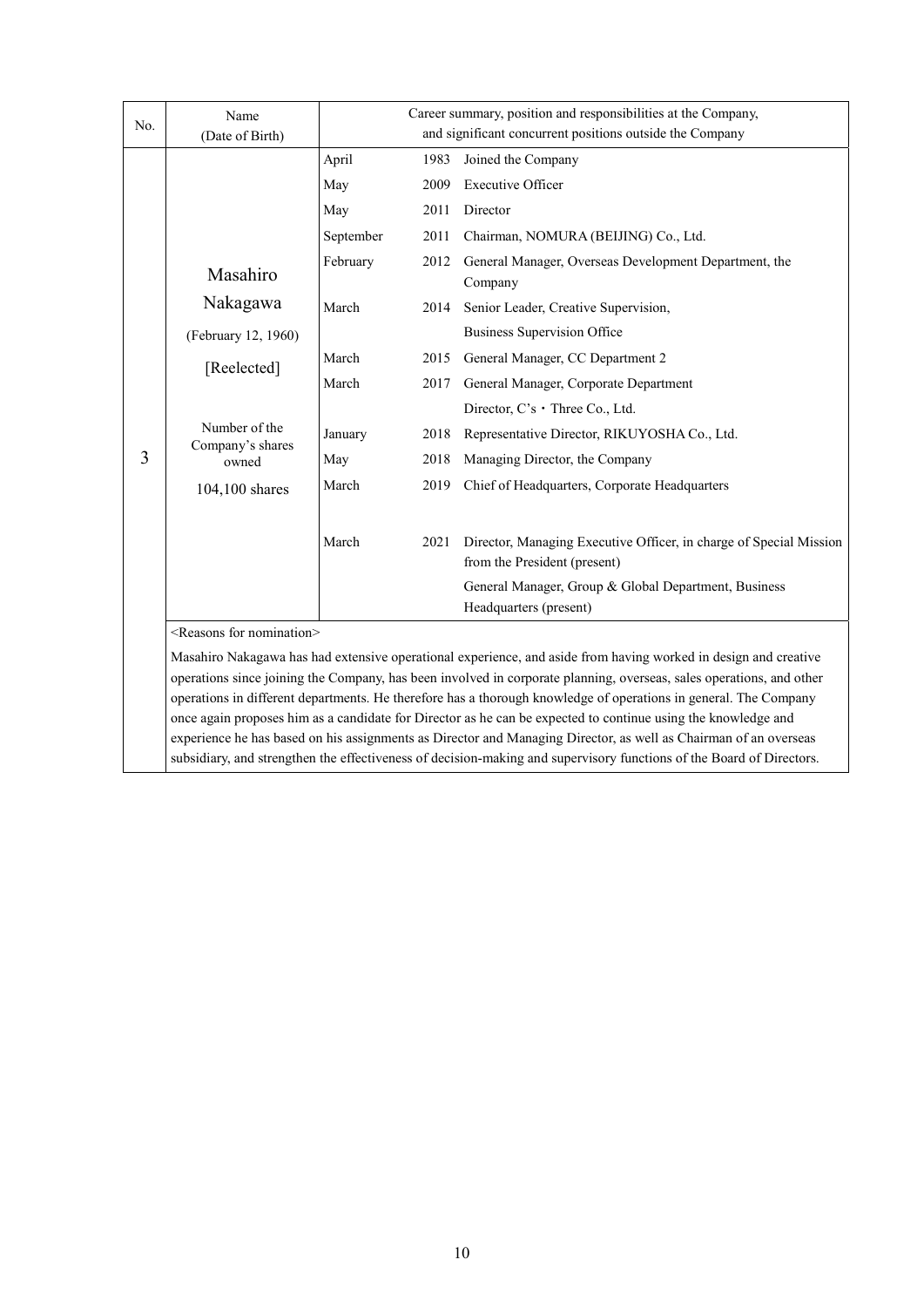|     | Name                                                                                                                                                                                                                                       | Career summary, position and responsibilities at the Company, |      |                                                                                                                                                                                                                                           |  |  |
|-----|--------------------------------------------------------------------------------------------------------------------------------------------------------------------------------------------------------------------------------------------|---------------------------------------------------------------|------|-------------------------------------------------------------------------------------------------------------------------------------------------------------------------------------------------------------------------------------------|--|--|
| No. | (Date of Birth)                                                                                                                                                                                                                            | and significant concurrent positions outside the Company      |      |                                                                                                                                                                                                                                           |  |  |
|     |                                                                                                                                                                                                                                            | March                                                         | 1982 | Joined the Company                                                                                                                                                                                                                        |  |  |
|     |                                                                                                                                                                                                                                            | February                                                      | 2008 | General Manager, CC Department                                                                                                                                                                                                            |  |  |
|     |                                                                                                                                                                                                                                            | May                                                           | 2008 | <b>Executive Officer</b>                                                                                                                                                                                                                  |  |  |
|     | Fukuzou Okuno                                                                                                                                                                                                                              | May                                                           | 2011 | Director                                                                                                                                                                                                                                  |  |  |
|     | (August 24, 1957)                                                                                                                                                                                                                          | April                                                         | 2012 | President and CEO, NOMURA PRODUCTS Co., Ltd.                                                                                                                                                                                              |  |  |
|     |                                                                                                                                                                                                                                            | March                                                         | 2017 | Managing Executive Officer, the Company                                                                                                                                                                                                   |  |  |
|     | [Reelected]                                                                                                                                                                                                                                |                                                               |      | General Manager, Business Unit 4                                                                                                                                                                                                          |  |  |
|     |                                                                                                                                                                                                                                            | March                                                         | 2018 | General Manager, Group Business Department                                                                                                                                                                                                |  |  |
|     | Number of the                                                                                                                                                                                                                              | March                                                         | 2019 | General Manager, Creative Department, Business Headquarters                                                                                                                                                                               |  |  |
|     | Company's shares<br>owned                                                                                                                                                                                                                  | May                                                           | 2019 | Director (present)                                                                                                                                                                                                                        |  |  |
| 4   |                                                                                                                                                                                                                                            | March                                                         | 2021 | Managing Executive Officer (present)                                                                                                                                                                                                      |  |  |
|     | 46,900 shares                                                                                                                                                                                                                              |                                                               |      | Chief of Corporate Headquarters and General Manager of                                                                                                                                                                                    |  |  |
|     |                                                                                                                                                                                                                                            |                                                               |      | Accounting & Finance Department (present)                                                                                                                                                                                                 |  |  |
|     |                                                                                                                                                                                                                                            |                                                               |      | Director, $C$ 's $\cdot$ Three Co., Ltd. (present)                                                                                                                                                                                        |  |  |
|     |                                                                                                                                                                                                                                            |                                                               |      | Director, RIKUYOSHA Co., Ltd. (present)                                                                                                                                                                                                   |  |  |
|     | <reasons for="" nomination=""></reasons>                                                                                                                                                                                                   |                                                               |      |                                                                                                                                                                                                                                           |  |  |
|     | Fukuzou Okuno has had extensive operational experience, having worked in sales operations since joining the                                                                                                                                |                                                               |      |                                                                                                                                                                                                                                           |  |  |
|     |                                                                                                                                                                                                                                            |                                                               |      | Company, and serving as Representative Director of a subsidiary that undertakes production and construction. He                                                                                                                           |  |  |
|     |                                                                                                                                                                                                                                            |                                                               |      | therefore has a thorough knowledge of operations in general. The Company once again proposes him as a candidate for<br>Director as he can be expected to strengthen the effectiveness of decision-making and supervisory functions of the |  |  |
|     |                                                                                                                                                                                                                                            |                                                               |      | Board of Directors by using the knowledge and experience he has based on his assignments as General Manager,                                                                                                                              |  |  |
|     | Executive Officer and Director.                                                                                                                                                                                                            |                                                               |      |                                                                                                                                                                                                                                           |  |  |
|     |                                                                                                                                                                                                                                            | April                                                         | 1984 | Joined the Company                                                                                                                                                                                                                        |  |  |
|     | Tadashi Owada                                                                                                                                                                                                                              | May                                                           | 2011 | <b>Executive Officer</b>                                                                                                                                                                                                                  |  |  |
|     |                                                                                                                                                                                                                                            | March                                                         | 2014 | Managing Executive Officer                                                                                                                                                                                                                |  |  |
|     | (April 24, 1961)                                                                                                                                                                                                                           |                                                               |      | Deputy General Manager, Commercial Facility Department                                                                                                                                                                                    |  |  |
|     | [Reelected]                                                                                                                                                                                                                                | March                                                         | 2015 | General Manager, CC Department 1                                                                                                                                                                                                          |  |  |
|     |                                                                                                                                                                                                                                            | May                                                           | 2016 | Director (present)                                                                                                                                                                                                                        |  |  |
|     |                                                                                                                                                                                                                                            | March                                                         | 2017 | General Manager, Business Unit 2 and Manager of Promotion                                                                                                                                                                                 |  |  |
|     | Number of the                                                                                                                                                                                                                              |                                                               |      | Center                                                                                                                                                                                                                                    |  |  |
|     | Company's shares<br>owned                                                                                                                                                                                                                  | March                                                         | 2019 | General Manager, Business Unit 2, Business Headquarters                                                                                                                                                                                   |  |  |
| 5   | 43,400 shares                                                                                                                                                                                                                              | March                                                         | 2021 | Executive Officer (present)                                                                                                                                                                                                               |  |  |
|     |                                                                                                                                                                                                                                            |                                                               |      | General Manager, Creative Department, Business Headquarters                                                                                                                                                                               |  |  |
|     |                                                                                                                                                                                                                                            |                                                               |      | (present)                                                                                                                                                                                                                                 |  |  |
|     | <reasons for="" nomination=""></reasons>                                                                                                                                                                                                   |                                                               |      |                                                                                                                                                                                                                                           |  |  |
|     |                                                                                                                                                                                                                                            |                                                               |      | Tadashi Owada has had extensive operational experience, having worked in sales operations since joining the Company,                                                                                                                      |  |  |
|     |                                                                                                                                                                                                                                            |                                                               |      | with involvement in sales promotions and sales development operations, and other operations in different departments.                                                                                                                     |  |  |
|     | He therefore has a thorough knowledge of operations in general. The Company once again proposes him as a candidate<br>for Director as he can be expected to continue using the knowledge and experience he has based on his assignments as |                                                               |      |                                                                                                                                                                                                                                           |  |  |
|     |                                                                                                                                                                                                                                            |                                                               |      | General Manager, Executive Officer and Director and strengthen the effectiveness of decision-making and supervisory                                                                                                                       |  |  |

functions of the Board of Directors.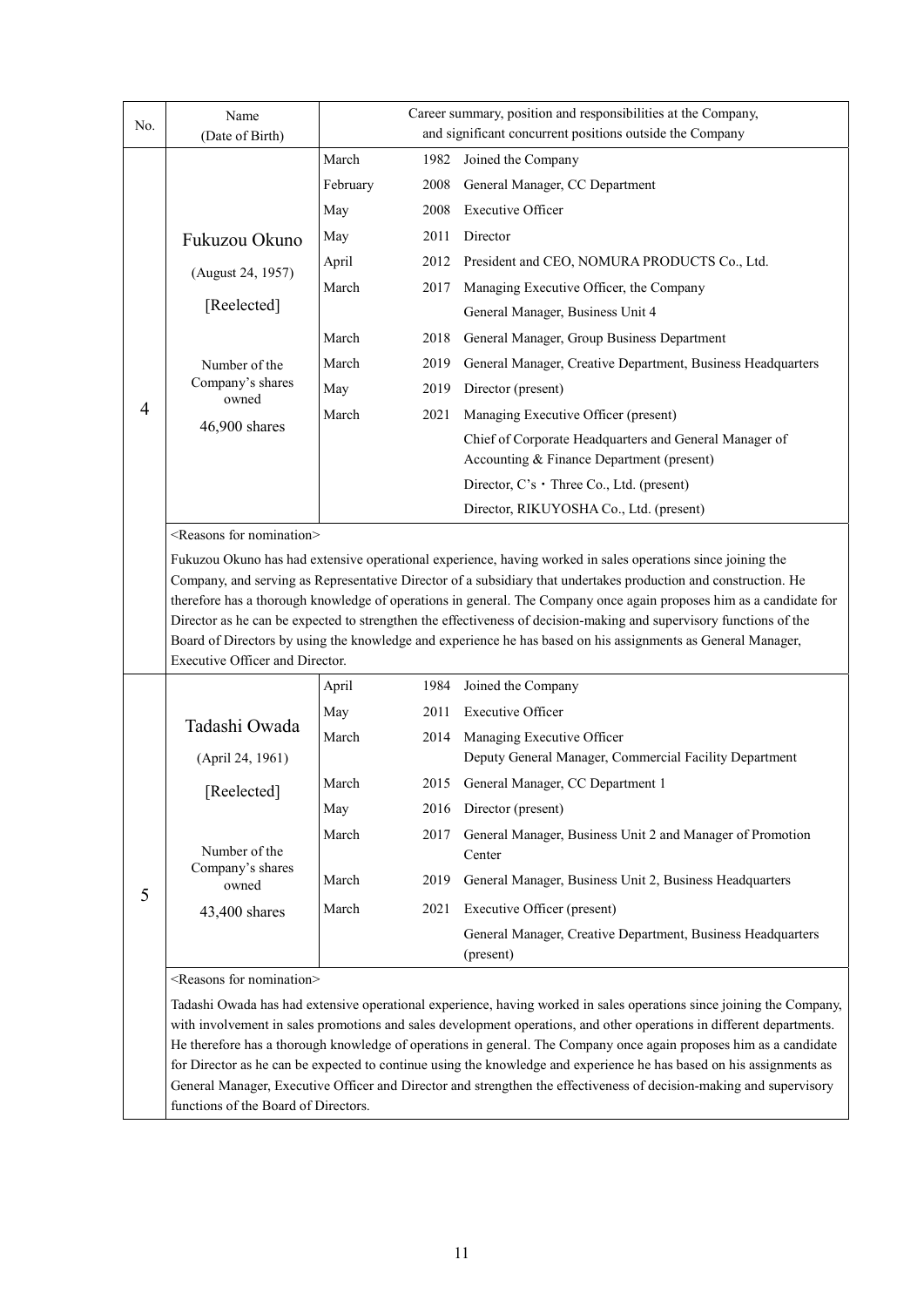| No. | Name<br>(Date of Birth)                                                                                                                                                                                                                                                                                                                                                                                                                                                                                                                                                                                                                                            | Career summary, position and responsibilities at the Company,<br>and significant concurrent positions outside the Company |      |                                                                                                                                                                                                                                                                                                                                                                                                                                                                                        |
|-----|--------------------------------------------------------------------------------------------------------------------------------------------------------------------------------------------------------------------------------------------------------------------------------------------------------------------------------------------------------------------------------------------------------------------------------------------------------------------------------------------------------------------------------------------------------------------------------------------------------------------------------------------------------------------|---------------------------------------------------------------------------------------------------------------------------|------|----------------------------------------------------------------------------------------------------------------------------------------------------------------------------------------------------------------------------------------------------------------------------------------------------------------------------------------------------------------------------------------------------------------------------------------------------------------------------------------|
|     |                                                                                                                                                                                                                                                                                                                                                                                                                                                                                                                                                                                                                                                                    | November                                                                                                                  | 1989 | Joined the Company                                                                                                                                                                                                                                                                                                                                                                                                                                                                     |
|     |                                                                                                                                                                                                                                                                                                                                                                                                                                                                                                                                                                                                                                                                    | May                                                                                                                       | 2005 | <b>Executive Officer</b>                                                                                                                                                                                                                                                                                                                                                                                                                                                               |
|     |                                                                                                                                                                                                                                                                                                                                                                                                                                                                                                                                                                                                                                                                    | February                                                                                                                  | 2008 | Manager, Human Resource Strategy                                                                                                                                                                                                                                                                                                                                                                                                                                                       |
|     | Shuichi Makino                                                                                                                                                                                                                                                                                                                                                                                                                                                                                                                                                                                                                                                     | February                                                                                                                  | 2009 | Senior Managing Director, NOMURA DUO Co., Ltd.                                                                                                                                                                                                                                                                                                                                                                                                                                         |
|     | (February 20, 1957)                                                                                                                                                                                                                                                                                                                                                                                                                                                                                                                                                                                                                                                | February                                                                                                                  | 2011 | President and CEO, NOMURA DUO Co., Ltd.                                                                                                                                                                                                                                                                                                                                                                                                                                                |
|     | [Reelected]                                                                                                                                                                                                                                                                                                                                                                                                                                                                                                                                                                                                                                                        | March                                                                                                                     | 2015 | Managing Executive Officer, the Company                                                                                                                                                                                                                                                                                                                                                                                                                                                |
|     |                                                                                                                                                                                                                                                                                                                                                                                                                                                                                                                                                                                                                                                                    |                                                                                                                           |      | General Manager, Public Development Department                                                                                                                                                                                                                                                                                                                                                                                                                                         |
|     |                                                                                                                                                                                                                                                                                                                                                                                                                                                                                                                                                                                                                                                                    | March                                                                                                                     | 2017 | General Manager, Business Unit 3                                                                                                                                                                                                                                                                                                                                                                                                                                                       |
|     | Number of the<br>Company's shares                                                                                                                                                                                                                                                                                                                                                                                                                                                                                                                                                                                                                                  | May                                                                                                                       | 2017 | Director (present)                                                                                                                                                                                                                                                                                                                                                                                                                                                                     |
| 6   | owned<br>54,200 shares                                                                                                                                                                                                                                                                                                                                                                                                                                                                                                                                                                                                                                             | March                                                                                                                     | 2019 | General Manager, Human Resources Management Department,<br>Corporate Headquarters                                                                                                                                                                                                                                                                                                                                                                                                      |
|     |                                                                                                                                                                                                                                                                                                                                                                                                                                                                                                                                                                                                                                                                    | April                                                                                                                     | 2020 | Deputy General Manager, Corporate Headquarters and General<br>Manager, Human Resources Management Department (present)                                                                                                                                                                                                                                                                                                                                                                 |
|     |                                                                                                                                                                                                                                                                                                                                                                                                                                                                                                                                                                                                                                                                    | March                                                                                                                     | 2021 | Executive Officer (present)                                                                                                                                                                                                                                                                                                                                                                                                                                                            |
|     | <reasons for="" nomination=""></reasons>                                                                                                                                                                                                                                                                                                                                                                                                                                                                                                                                                                                                                           |                                                                                                                           |      |                                                                                                                                                                                                                                                                                                                                                                                                                                                                                        |
|     |                                                                                                                                                                                                                                                                                                                                                                                                                                                                                                                                                                                                                                                                    |                                                                                                                           |      | resource operations, and serving as Representative Director of a subsidiary. He therefore has a thorough knowledge of<br>operations in general. The Company once again proposes him as a candidate for Director as he can be expected to<br>continue using the knowledge and experience he has based on his assignments as General Manager, Executive Officer<br>and Director and strengthen the effectiveness of decision-making and supervisory functions of the Board of Directors. |
|     |                                                                                                                                                                                                                                                                                                                                                                                                                                                                                                                                                                                                                                                                    | September                                                                                                                 | 1987 | Joined the Company                                                                                                                                                                                                                                                                                                                                                                                                                                                                     |
|     | Shinji Sakai                                                                                                                                                                                                                                                                                                                                                                                                                                                                                                                                                                                                                                                       | February                                                                                                                  | 2008 | Senior Director, Sales Supervision 2, CC Department                                                                                                                                                                                                                                                                                                                                                                                                                                    |
|     |                                                                                                                                                                                                                                                                                                                                                                                                                                                                                                                                                                                                                                                                    | February                                                                                                                  | 2010 | Director, NOMURA COMS Co., Ltd.                                                                                                                                                                                                                                                                                                                                                                                                                                                        |
|     | (October 15, 1963)                                                                                                                                                                                                                                                                                                                                                                                                                                                                                                                                                                                                                                                 | February                                                                                                                  | 2011 | Division Director, Account 1, CC Department, the Company                                                                                                                                                                                                                                                                                                                                                                                                                               |
|     | [Reelected]                                                                                                                                                                                                                                                                                                                                                                                                                                                                                                                                                                                                                                                        | May                                                                                                                       | 2011 | <b>Executive Officer</b>                                                                                                                                                                                                                                                                                                                                                                                                                                                               |
|     |                                                                                                                                                                                                                                                                                                                                                                                                                                                                                                                                                                                                                                                                    | March                                                                                                                     | 2018 | Managing Executive Officer                                                                                                                                                                                                                                                                                                                                                                                                                                                             |
|     | Number of the                                                                                                                                                                                                                                                                                                                                                                                                                                                                                                                                                                                                                                                      |                                                                                                                           |      | General Manager, Business Unit 1                                                                                                                                                                                                                                                                                                                                                                                                                                                       |
|     | Company's shares                                                                                                                                                                                                                                                                                                                                                                                                                                                                                                                                                                                                                                                   | March                                                                                                                     | 2019 | General Manager, Business Unit 1, Business Headquarters                                                                                                                                                                                                                                                                                                                                                                                                                                |
| 7   | owned                                                                                                                                                                                                                                                                                                                                                                                                                                                                                                                                                                                                                                                              | May                                                                                                                       | 2019 | Director (present)                                                                                                                                                                                                                                                                                                                                                                                                                                                                     |
|     | 34,300 shares                                                                                                                                                                                                                                                                                                                                                                                                                                                                                                                                                                                                                                                      | March                                                                                                                     | 2021 | Executive Officer (present)                                                                                                                                                                                                                                                                                                                                                                                                                                                            |
|     |                                                                                                                                                                                                                                                                                                                                                                                                                                                                                                                                                                                                                                                                    |                                                                                                                           |      | General Manager, Business Unit 2, Business Headquarters (present)                                                                                                                                                                                                                                                                                                                                                                                                                      |
|     | <reasons for="" nomination=""></reasons>                                                                                                                                                                                                                                                                                                                                                                                                                                                                                                                                                                                                                           |                                                                                                                           |      |                                                                                                                                                                                                                                                                                                                                                                                                                                                                                        |
|     | Shinji Sakai has had extensive operational experience, having worked in sales promotion and sales development<br>operations since joining the Company, and serving as Director of a subsidiary that undertakes production of signs and<br>sales promotional goods. He therefore has a thorough knowledge of operations in general. The Company once again<br>proposes him as a candidate for Director as he can be expected to strengthen the effectiveness of decision-making and<br>supervisory functions of the Board of Directors by using the knowledge and experience he has based on his assignments<br>as General Manager, Executive Officer and Director. |                                                                                                                           |      |                                                                                                                                                                                                                                                                                                                                                                                                                                                                                        |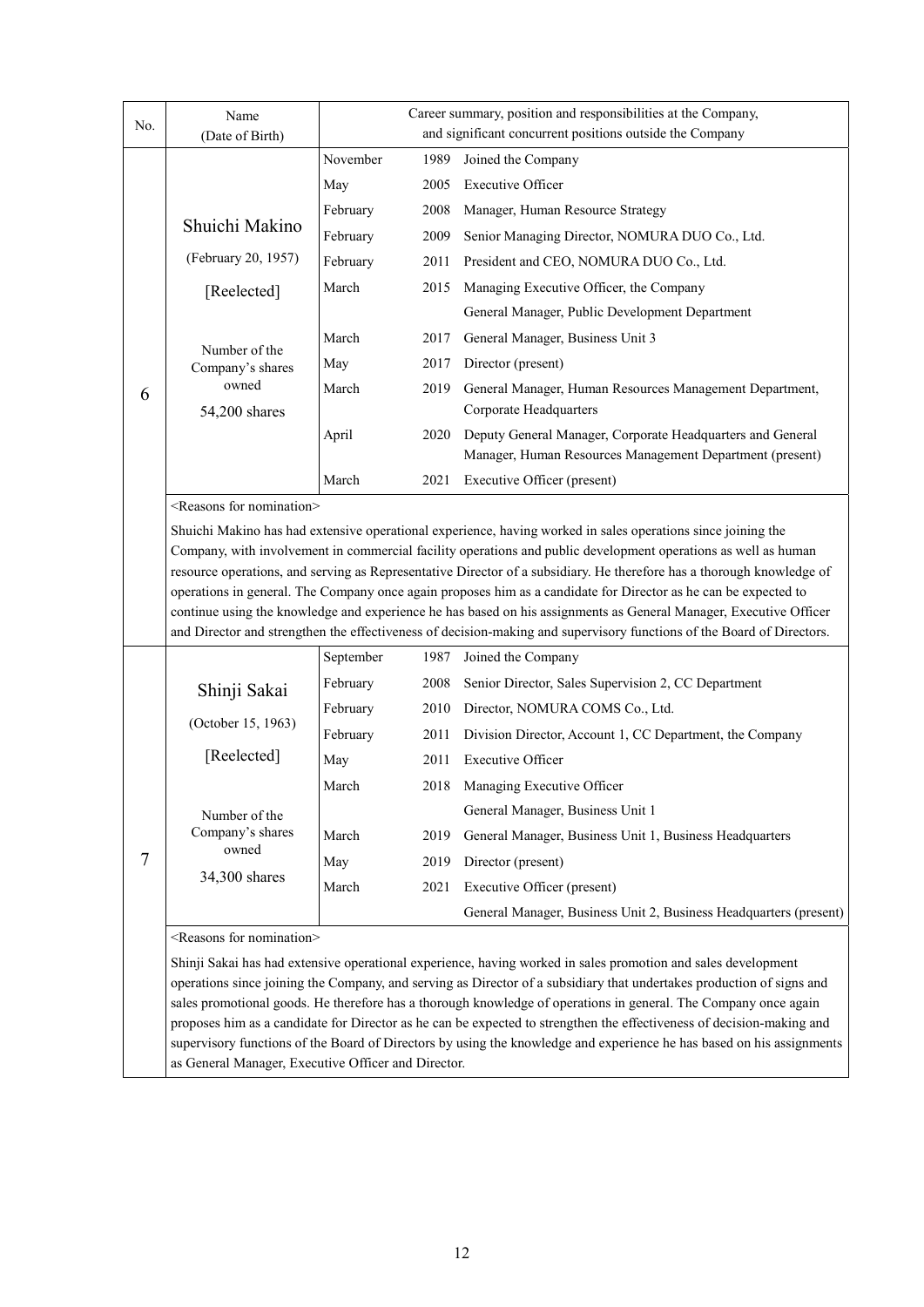|     | Name                                     |          |      | Career summary, position and responsibilities at the Company,  |
|-----|------------------------------------------|----------|------|----------------------------------------------------------------|
| No. | (Date of Birth)                          |          |      | and significant concurrent positions outside the Company       |
|     |                                          | March    | 1984 | Joined the Company                                             |
|     |                                          | February | 1996 | Director, Business Development Research Center, Planning and   |
|     |                                          |          |      | Development Management Division, Development Department        |
|     | Makoto Kurihara                          | February | 1999 | Director, Development 1, Business Development Department       |
|     | (July 28, 1957)                          | February | 2002 | Manager, New Business Planning Office                          |
|     | [To be newly elected]                    | February | 2005 | Managing Director, NOMURA RETAIL ASSET MANAGEMENT<br>Co., Ltd. |
|     | Number of the                            | February | 2008 | President and CEO, NOMURA RETAIL ASSET MANAGEMENT<br>Co., Ltd. |
|     | Company's shares<br>owned                | March    | 2016 | Director, Finance, Corporate Department, the Company           |
| 8   | $49,700$ shares                          | March    | 2017 | Executive Officer (present)                                    |
|     |                                          |          |      | Deputy General Manager, Corporate Department                   |
|     |                                          | March    | 2019 | General Manager, Secretarial Office                            |
|     |                                          | March    | 2021 | General Manager, General Planning Department (present)         |
|     | <reasons for="" nomination=""></reasons> |          |      |                                                                |

Makoto Kurihara has had extensive operational experience, having worked in business development, accounting and finance, and secretarial operations since joining the Company, and serving as Representative Director of a subsidiary that undertakes real estate business. He therefore has a thorough knowledge of operations in general. The Company proposes him as a candidate for Director as he can be expected to strengthen the effectiveness of decision-making and supervisory functions of the Board of Directors by using the knowledge and experience he has based on his assignments as General Manager and Executive Officer.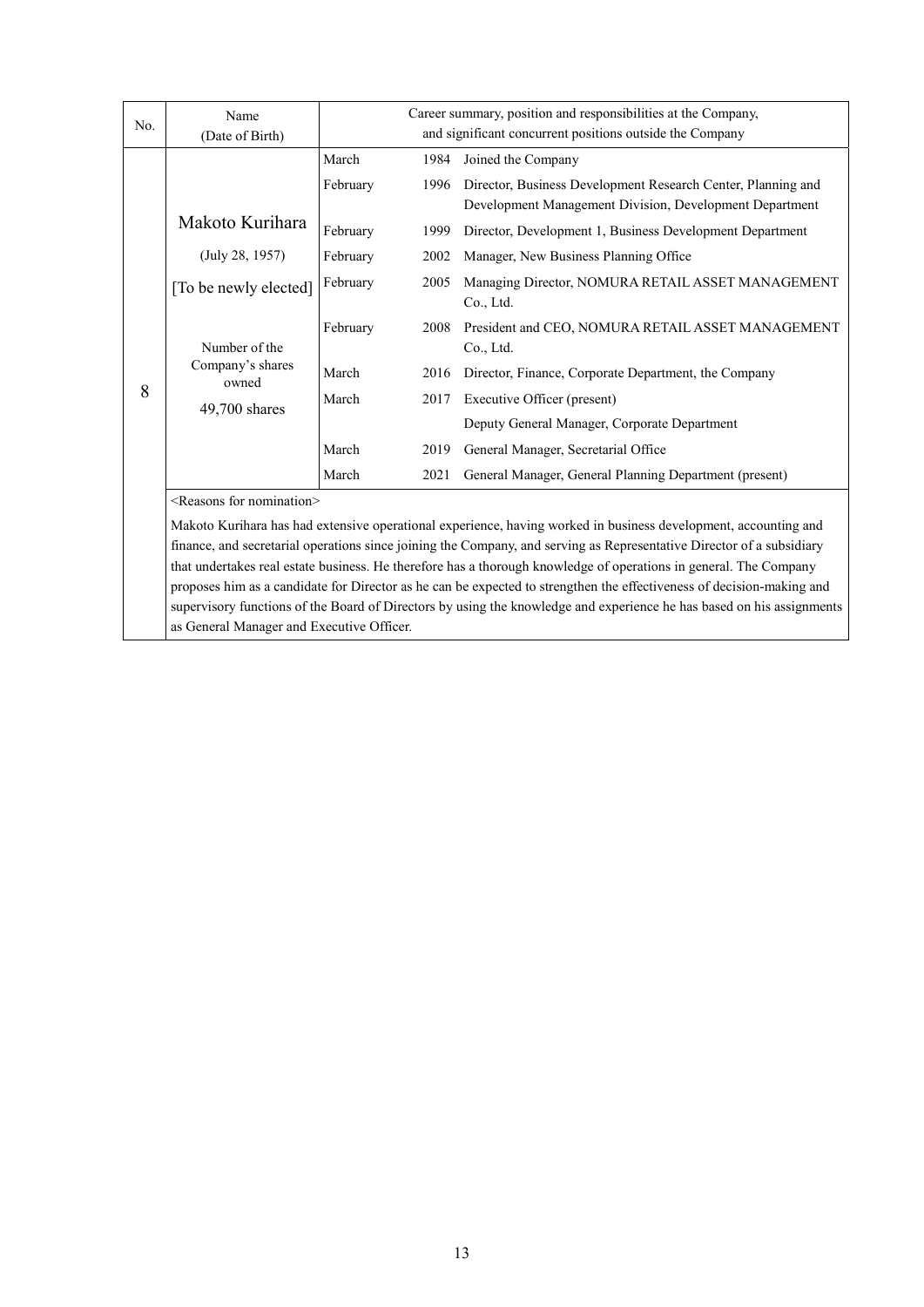|     | Name                                                                                                                                                                                                                               | Career summary, position and responsibilities at the Company, |                                                                                                        |                                                                                  |  |  |  |  |
|-----|------------------------------------------------------------------------------------------------------------------------------------------------------------------------------------------------------------------------------------|---------------------------------------------------------------|--------------------------------------------------------------------------------------------------------|----------------------------------------------------------------------------------|--|--|--|--|
| No. | (Date of Birth)                                                                                                                                                                                                                    | and significant concurrent positions outside the Company      |                                                                                                        |                                                                                  |  |  |  |  |
|     |                                                                                                                                                                                                                                    | April                                                         | 1973                                                                                                   | Joined Ministry of Foreign Affairs of Japan                                      |  |  |  |  |
|     | Mitsuo Sakaba<br>(July 17, 1949)                                                                                                                                                                                                   | February                                                      | 2008                                                                                                   | Ambassador to Vietnam                                                            |  |  |  |  |
|     |                                                                                                                                                                                                                                    | September                                                     | 2010<br>Ambassador Extraordinary and Plenipotentiary, and Representative<br>of the Government of Japan |                                                                                  |  |  |  |  |
|     | [Reelected]                                                                                                                                                                                                                        | September                                                     | 2012                                                                                                   | Ambassador to Belgium, and Representative of the Government of                   |  |  |  |  |
|     | [Outside Director]                                                                                                                                                                                                                 |                                                               |                                                                                                        | Japan to NATO                                                                    |  |  |  |  |
|     | [Independent Officer]                                                                                                                                                                                                              | September                                                     | 2014                                                                                                   | Retired from Ministry of Foreign Affairs of Japan                                |  |  |  |  |
|     |                                                                                                                                                                                                                                    | May                                                           | 2015                                                                                                   | Outside Director, the Company (present)                                          |  |  |  |  |
|     |                                                                                                                                                                                                                                    | June                                                          | 2015                                                                                                   | Outside Director, Japan Aviation Electronics Industry, Limited                   |  |  |  |  |
|     | Number of the<br>Company's shares<br>owned<br>$-$ shares                                                                                                                                                                           |                                                               |                                                                                                        | (present)                                                                        |  |  |  |  |
|     |                                                                                                                                                                                                                                    | April                                                         | 2016                                                                                                   | Committee member, Curriculum Comprehensive Assessment                            |  |  |  |  |
| 9   |                                                                                                                                                                                                                                    |                                                               |                                                                                                        | Committee, Faculty of Law, Doshisha University                                   |  |  |  |  |
|     |                                                                                                                                                                                                                                    | January                                                       | 2017                                                                                                   | Committee member, Public Security Examination Commission,<br>Ministry of Justice |  |  |  |  |
|     | Mitsuo Sakaba is a candidate for outside Director. The Company notified the Tokyo Stock Exchange of his status as an                                                                                                               |                                                               |                                                                                                        |                                                                                  |  |  |  |  |
|     | independent officer as stipulated by the provisions of the exchange. If he is reelected and assumes the office of an                                                                                                               |                                                               |                                                                                                        |                                                                                  |  |  |  |  |
|     | outside Director, the Company plans to again designate him as an independent officer.                                                                                                                                              |                                                               |                                                                                                        |                                                                                  |  |  |  |  |
|     | <reasons for="" nomination=""></reasons>                                                                                                                                                                                           |                                                               |                                                                                                        |                                                                                  |  |  |  |  |
|     | Although Mitsuo Sakaba has not been involved directly in company management, he has insight into politics and                                                                                                                      |                                                               |                                                                                                        |                                                                                  |  |  |  |  |
|     | economics from a global perspective reflecting a career history that includes being stationed as Japan's ambassador to                                                                                                             |                                                               |                                                                                                        |                                                                                  |  |  |  |  |
|     | Vietnam and to Belgium. The Company once again proposes him as a candidate for outside Director as he has<br>contributed to strengthening the effectiveness of decision-making and supervisory functions of the Board of Directors |                                                               |                                                                                                        |                                                                                  |  |  |  |  |
|     | from an objective position independent from the Company's executive management, based on his experience and                                                                                                                        |                                                               |                                                                                                        |                                                                                  |  |  |  |  |

knowledge. At the conclusion of the Meeting, he will have served as an outside Director for six (6) years.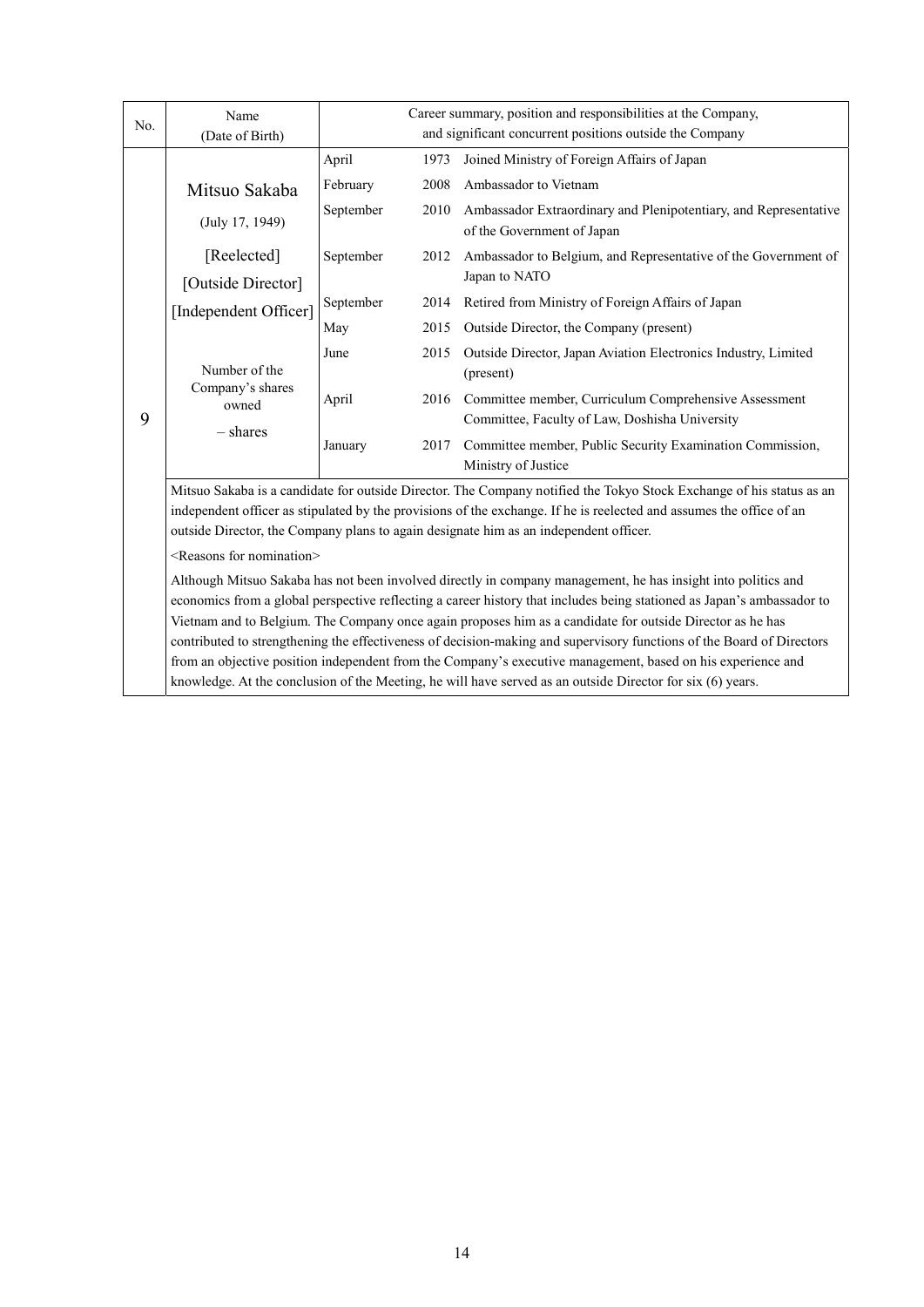| No. | Name                                                   | Career summary, position and responsibilities at the Company,<br>and significant concurrent positions outside the Company |      |                                                              |  |  |
|-----|--------------------------------------------------------|---------------------------------------------------------------------------------------------------------------------------|------|--------------------------------------------------------------|--|--|
|     | (Date of Birth)                                        |                                                                                                                           |      |                                                              |  |  |
|     |                                                        | April                                                                                                                     | 1973 | Joined The Sanwa Bank, Limited                               |  |  |
|     | Tatsumi<br>Kimishima                                   | October                                                                                                                   | 1991 | General Manager, Nishinomiya Branch, The Sanwa Bank, Limited |  |  |
|     |                                                        | April                                                                                                                     | 1994 | General Manager, Musashi-Kosugi Branch, The Sanwa Bank,      |  |  |
|     |                                                        |                                                                                                                           |      | Limited                                                      |  |  |
|     | (April 21, 1950)                                       | October                                                                                                                   | 1995 | Deputy General Manager, New York Branch, The Sanwa Bank,     |  |  |
|     |                                                        |                                                                                                                           |      | Limited                                                      |  |  |
|     | [Reelected]                                            | October                                                                                                                   | 1998 | General Manager, Shinbashi Branch, The Sanwa Bank, Limited   |  |  |
|     | [Outside Director]                                     | January                                                                                                                   | 2002 | Director, Nintendo of America Inc. (present)                 |  |  |
|     | [Independent Officer]                                  | June                                                                                                                      | 2002 | Director, Nintendo Co., Ltd.                                 |  |  |
|     | Number of the<br>Company's shares<br>owned<br>– shares | May                                                                                                                       | 2006 | Nintendo of America Inc.                                     |  |  |
|     |                                                        |                                                                                                                           |      | Director and Chairman (CEO), Nintendo of America Inc.        |  |  |
| 10  |                                                        | June                                                                                                                      | 2013 | Managing Director, Nintendo Co., Ltd.                        |  |  |
|     |                                                        | September                                                                                                                 | 2015 | Representative Director and President, Nintendo Co., Ltd.    |  |  |
|     |                                                        | June                                                                                                                      | 2018 | Executive Adviser, Nintendo Co., Ltd. (present)              |  |  |
|     |                                                        | May                                                                                                                       | 2020 | Outside Director, the Company (present)                      |  |  |

Tatsumi Kimishima is a candidate for outside Director. The Company notified the Tokyo Stock Exchange of his status as an independent officer as stipulated by the provisions of the exchange. If he is reelected and assumes the office of an outside Director, the Company plans to again designate him as an independent officer.

<Reasons for nomination>

Tatsumi Kimishima has served as general manager of a bank, and has the experience of being directly involved in the management of other companies. The Company again proposes him as a candidate for outside Director as he can be expected to contribute to strengthening the effectiveness of decision-making and supervisory functions of the Board of Directors from an objective position independent from the Company's executive management, based on his experience and knowledge. At the conclusion of the Meeting, he will have served as an outside Director for one (1) year.

Notes: 1. No special interest exists between the Company and any of the candidates for Director.

2. Overview of liability limitation agreement

The Company has entered into an agreement with both Mitsuo Sakaba and Tatsumi Kimishima to limit their liabilities stipulated in Article 423, paragraph (1) of the Companies Act is limited to the total amount defined by each item in Article 425, paragraph (1) of the same Act. If the two candidates are reelected, the Company plans to continue the agreement.

3. Regarding directors and officers liability insurance agreement

The Company has a directors and officers liability insurance agreement (D&O insurance) with an insurance company with all of the candidates for Directors as insured. If the election of the above candidates is approved, the Company will continue the said agreement. While the term of this insurance agreement will expire on March 1, 2022, the Company will then renew the agreement. For "Overview of directors and officers liability insurance agreement," please refer to the following.

[Overview of directors and officers liability insurance agreement]

The Company has entered into a directors and officers liability insurance agreement as provided for in Article 430-3, paragraph (1) of the Companies Act with an insurance company. The agreement covers losses incurred from legally mandated amounts of indemnification and litigation expenses, etc. that insureds are liable for in cases where a damage claim has been filed through a shareholders' derivative suit, etc. and in cases when a damages claim is filed against an insured and then the insured makes a compensation payment for loss to a third party arising from the performance of duties. The insureds in the agreement include Directors, Auditors, and Executive Officers.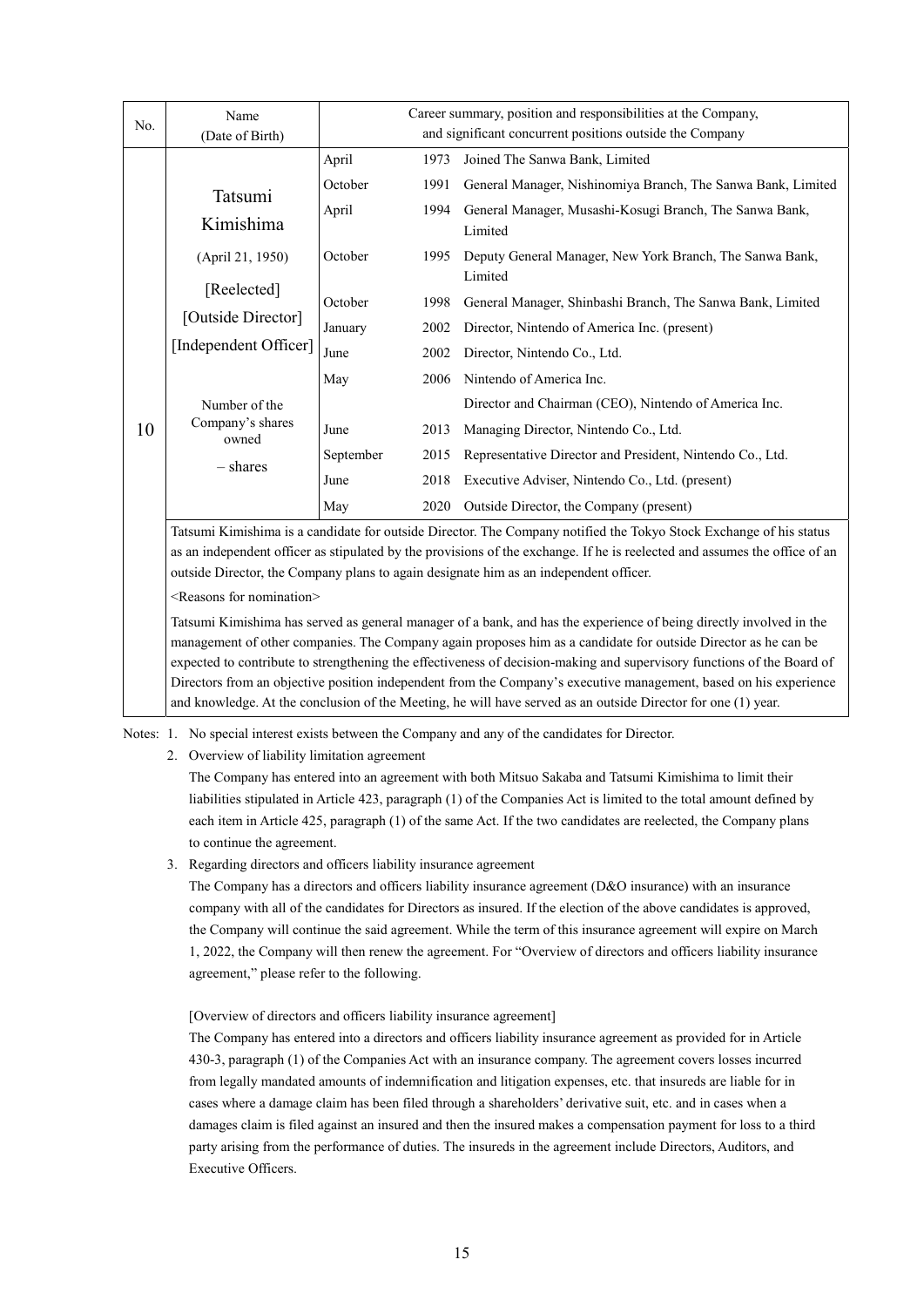|                             | Overall<br>management | Company<br>operations | Sales<br>strategies | Creative<br>strategies | Production<br>strategies | HR $\&$<br>administration | Finance &<br>accounting | Governmental<br>experience | Global<br>business |
|-----------------------------|-----------------------|-----------------------|---------------------|------------------------|--------------------------|---------------------------|-------------------------|----------------------------|--------------------|
| Shuji<br><b>Enomoto</b>     |                       |                       |                     |                        |                          |                           |                         |                            |                    |
| Kiyotaka<br>Okumoto         |                       |                       | ●                   |                        |                          | ●                         |                         |                            |                    |
| Masahiro<br>Nakagawa        |                       |                       |                     |                        |                          |                           |                         |                            |                    |
| Fukuzou<br>Okuno            |                       |                       |                     |                        |                          |                           |                         |                            |                    |
| Tadashi<br>Owada            |                       |                       |                     |                        |                          |                           |                         |                            |                    |
| Shuichi<br><b>Makino</b>    |                       |                       |                     |                        |                          |                           |                         |                            |                    |
| Shinji Sakai                |                       | $\bullet$             | $\bullet$           |                        |                          |                           |                         |                            |                    |
| <b>Makoto</b><br>Kurihara   |                       |                       |                     |                        |                          |                           |                         |                            |                    |
| <b>Mitsuo</b><br>Sakaba     |                       |                       |                     |                        |                          |                           |                         |                            |                    |
| <b>Tatsumi</b><br>Kimishima |                       |                       |                     |                        |                          |                           |                         |                            |                    |

■ Expertise and expected roles of the Company's Directors

Note: Of the knowledge, skills, and expected roles of each individual, those considered to be of primary importance have been selected. (This table does not present all knowledge and experience possessed by each candidate.)

## ■ No. of individuals with particular skill

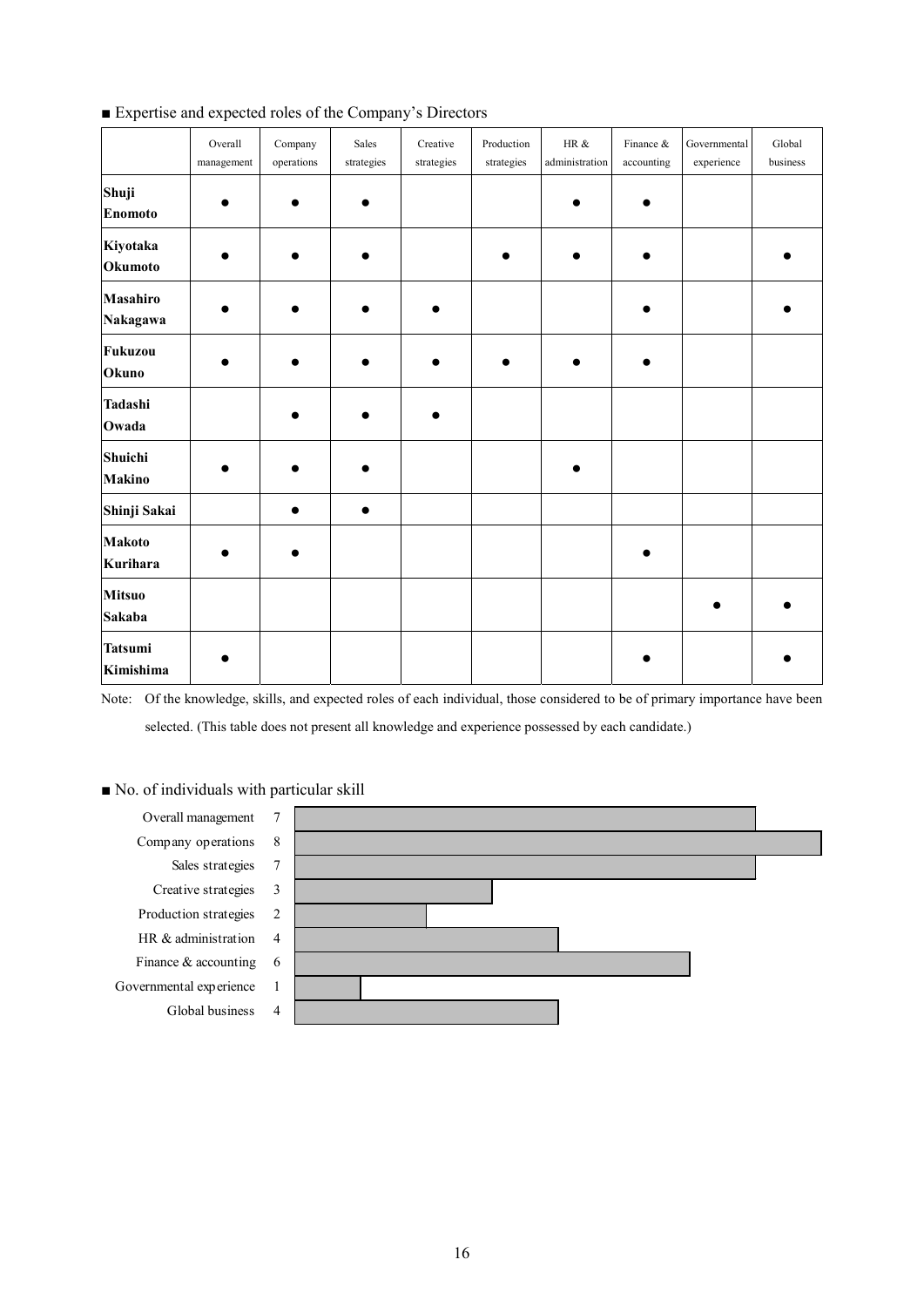| No. | Name                   | Current position at the Company | Attendance at Board of<br>Directors' meetings<br>(Attendance rate) |
|-----|------------------------|---------------------------------|--------------------------------------------------------------------|
|     | Shigeo Matsutomi       |                                 |                                                                    |
| 11  | [To be newly elected]  |                                 |                                                                    |
|     | [Outside][Independent] |                                 |                                                                    |

The candidate for Substitute Director is as follows:

(*Reelected* – Candidate for reelected Director; *To be newly elected* – Candidate for newly elected Director; *Outside* – Candidate for outside Director; *Independent* – Candidate for independent officer)

| No. | Name<br>(Date of Birth)                                                                                                                                                  | Career summary, position and responsibilities at the Company,<br>and significant concurrent positions outside the Company |      |                                                                                             |  |
|-----|--------------------------------------------------------------------------------------------------------------------------------------------------------------------------|---------------------------------------------------------------------------------------------------------------------------|------|---------------------------------------------------------------------------------------------|--|
|     |                                                                                                                                                                          | April                                                                                                                     | 1978 | Joined Ministry of Foreign Affairs of Japan                                                 |  |
|     |                                                                                                                                                                          | April                                                                                                                     | 1991 | First Secretary, Embassy of Japan in the United States of America                           |  |
|     |                                                                                                                                                                          | January                                                                                                                   | 1995 | Director, First Southeast Asia Division, Asian Affairs Bureau                               |  |
|     | Shigeo Matsutomi<br>(October 19, 1955)<br>[To be newly elected]<br>[Outside Director]<br>[Independent Officer]<br>Number of the<br>Company's shares<br>owned<br>- shares | July                                                                                                                      | 1997 | Director, Developing Region Division, Economic Affairs Bureau                               |  |
|     |                                                                                                                                                                          | January                                                                                                                   | 1999 | Counsellor, Embassy of Japan in New Zealand                                                 |  |
|     |                                                                                                                                                                          | March                                                                                                                     | 2001 | Counsellor, Embassy of Japan in Turkey                                                      |  |
|     |                                                                                                                                                                          | September                                                                                                                 | 2002 | Minister, Permanent Delegation of Japan to the OECD                                         |  |
|     |                                                                                                                                                                          | July                                                                                                                      | 2004 | Counsellor, Intelligence and Analysis Service                                               |  |
|     |                                                                                                                                                                          | July                                                                                                                      | 2008 | Deputy Vice Minister for Policy Planning and Co-ordination of the<br>Minister's Secretariat |  |
|     |                                                                                                                                                                          | August                                                                                                                    | 2010 | Director-General, Middle Eastern and African Affairs Bureau                                 |  |
| 11  |                                                                                                                                                                          | September                                                                                                                 | 2012 | Director-General, Intelligence and Analysis Service                                         |  |
|     |                                                                                                                                                                          | July                                                                                                                      | 2014 | Ambassador Extraordinary and Plenipotentiary to Israel                                      |  |
|     |                                                                                                                                                                          | January                                                                                                                   | 2016 | Ambassador Extraordinary and Plenipotentiary to Poland                                      |  |
|     |                                                                                                                                                                          | April                                                                                                                     | 2018 | Retired from the Ministry of Foreign Affairs of Japan                                       |  |
|     |                                                                                                                                                                          | June                                                                                                                      | 2018 | Managing Director, Japan International Trainee & Skilled Worker                             |  |
|     |                                                                                                                                                                          |                                                                                                                           |      | Cooperation Organization (JITCO) (present)                                                  |  |

<Reasons for nomination>

Shigeo Matsutomi has insight into politics and economics from a global perspective reflecting a career history that includes serving as Director-General, Middle Eastern and African Affairs Bureau and Director-General, Intelligence and Analysis Service at the Ministry of Foreign Affairs of Japan as well as being stationed as Japan's ambassador to Israel and to Poland. Although he has not been involved directly in company management, the Company proposes him as a candidate for Substitute Director as he can be expected to contribute to strengthening the effectiveness of decisionmaking and supervisory functions of the Board of Directors from an objective position independent from the Company's executive management, based on his experience and knowledge.

Notes: 1. No special interest exists between the Company and the candidate.

2. Shigeo Matsutomi is a candidate for Substitute Director. If he assumes the office of a Director, the Company plans to notify the Tokyo Stock Exchange of his status as an independent officer.

- 3. If Shigeo Matsutomi assumes the office of a Director, the Company plans to enter into an agreement with him to limit his liability stipulated in Article 423, paragraph (1) of the Companies Act to the total amount defined by each item in Article 425, paragraph (1) of the Companies Act.
- 4. The Company has a directors and officers liability insurance agreement (D&O insurance) with an insurance company. If Shigeo Matsutomi assumes the office of a Director, he will be included as an insured in the agreement.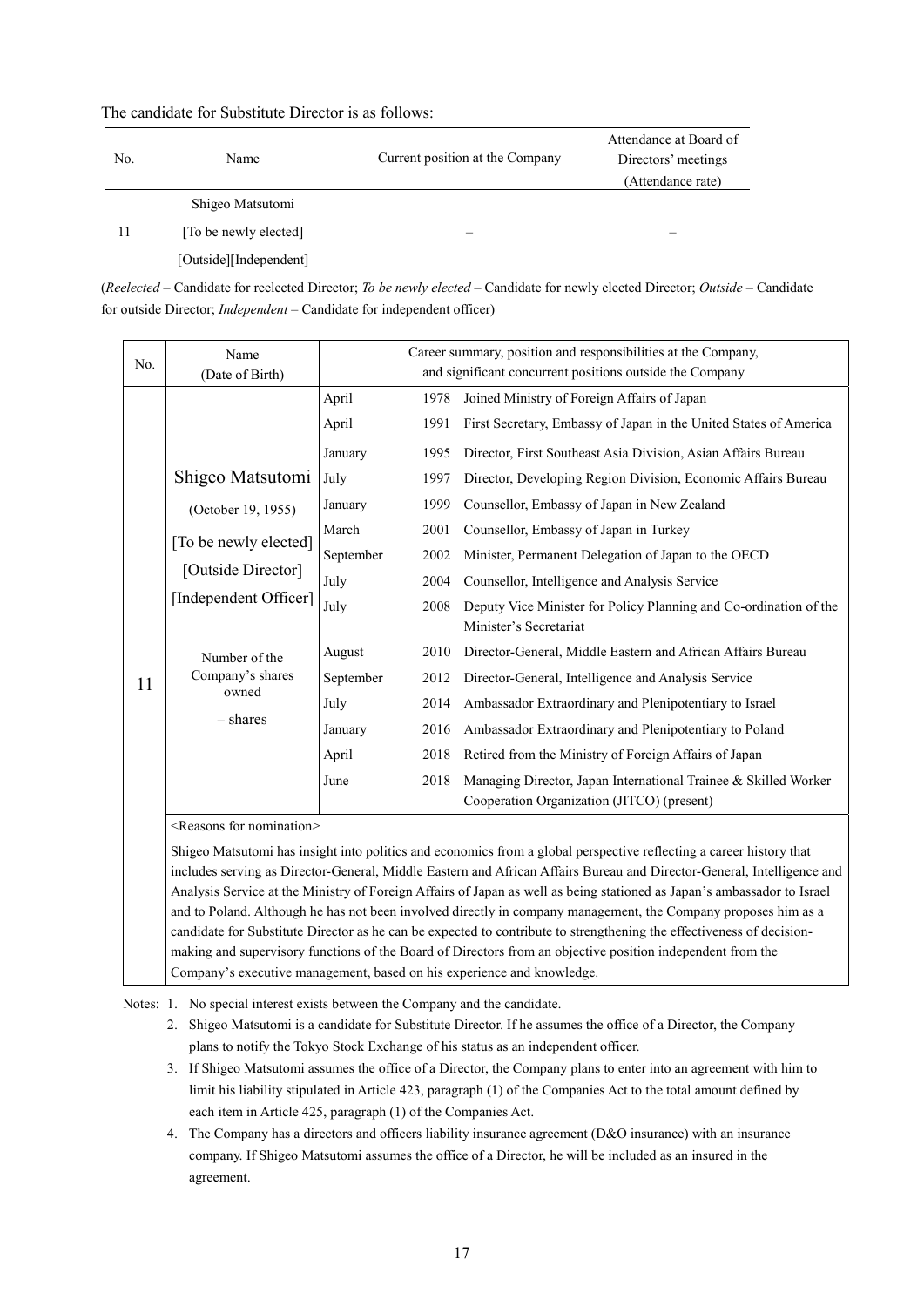## **Proposal No. 4: Election of One (1) Substitute Auditor**

To prepare for cases where the number of Auditors falls below the number set forth by laws and regulations, the Company proposes to elect one (1) Substitute Auditor, on condition that Proposal No. 2 "Amendments to the Articles of Incorporation" is approved and adopted as proposed. In addition, prior consent of the Board of Auditors has been obtained for this proposal.

The candidate for Substitute Auditor is as follows:

| Name                      | Career summary and significant concurrent positions outside the Company |      |                                                                                                  |  |  |  |
|---------------------------|-------------------------------------------------------------------------|------|--------------------------------------------------------------------------------------------------|--|--|--|
| (Date of Birth)           |                                                                         |      |                                                                                                  |  |  |  |
|                           | April                                                                   | 1984 | Joined The Saitama Bank, Ltd. (currently Saitama Resona Bank,<br>Limited)                        |  |  |  |
| Yasushi Nakao             | April                                                                   | 2009 | Executive Officer, General Manager of Loan Business, Resona<br>Bank, Limited                     |  |  |  |
| (February 19, 1962)       | October                                                                 | 2012 | Managing Executive Officer, Resona Bank, Limited                                                 |  |  |  |
| [To be newly elected]     | April                                                                   | 2014 | Director, Managing Executive Officer, Saitama Resona Bank,<br>Limited                            |  |  |  |
| [Outside Auditor]         | April                                                                   | 2016 | Executive Officer, Resona Holdings, Inc.                                                         |  |  |  |
| [Independent Officer]     | April                                                                   | 2017 | Senior Managing Executive Officer, Resona Bank, Limited                                          |  |  |  |
| Number of the             | April                                                                   | 2018 | Representative Director, Deputy President and Executive Officer,<br>Saitama Resona Bank, Limited |  |  |  |
| Company's shares<br>owned | June                                                                    | 2020 | Representative Director and President, Fuji Warehouse and<br>Transport Co., Ltd.                 |  |  |  |
| – shares                  | June                                                                    | 2020 | Director, Fuji Kyodo Butsuryu Co., Ltd.                                                          |  |  |  |
|                           | June                                                                    | 2020 | Director, Fuji Human Tec Co., Ltd                                                                |  |  |  |
|                           | April                                                                   | 2021 | Advisor, TANAKEN Co., Ltd. (present)                                                             |  |  |  |

<Reasons for nomination>

Yasushi Nakao possesses not only specialized insight into accounting accumulated through the management of a bank, but also experience of being directly involved in the corporate management of other companies. By utilizing his extensive experience that he has cultivated up until now, the Company expects him to be able to strengthen the audit system of the Company and audit the Company's management from an objective standpoint, and proposes him as a candidate for Substitute Auditor.

Notes: 1. No special interest exists between the Company and the candidate.

- 2. Yasushi Nakao is a candidate for outside Substitute Auditor. If he assumes the office of an Auditor, the Company plans to notify the Tokyo Stock Exchange of his status as an independent officer.
- 3. If Yasushi Nakao assumes the office of an Auditor, the Company plans to enter into an agreement with him to limit his liability stipulated in Article 423, paragraph (1) of the Companies Act to the total amount defined by each item in Article 425, paragraph (1) of the Companies Act.
- 4. The Company has a directors and officers liability insurance agreement (D&O insurance) with an insurance company. If Yasushi Nakao assumes the office of an Auditor, he will be included as an insured in the agreement.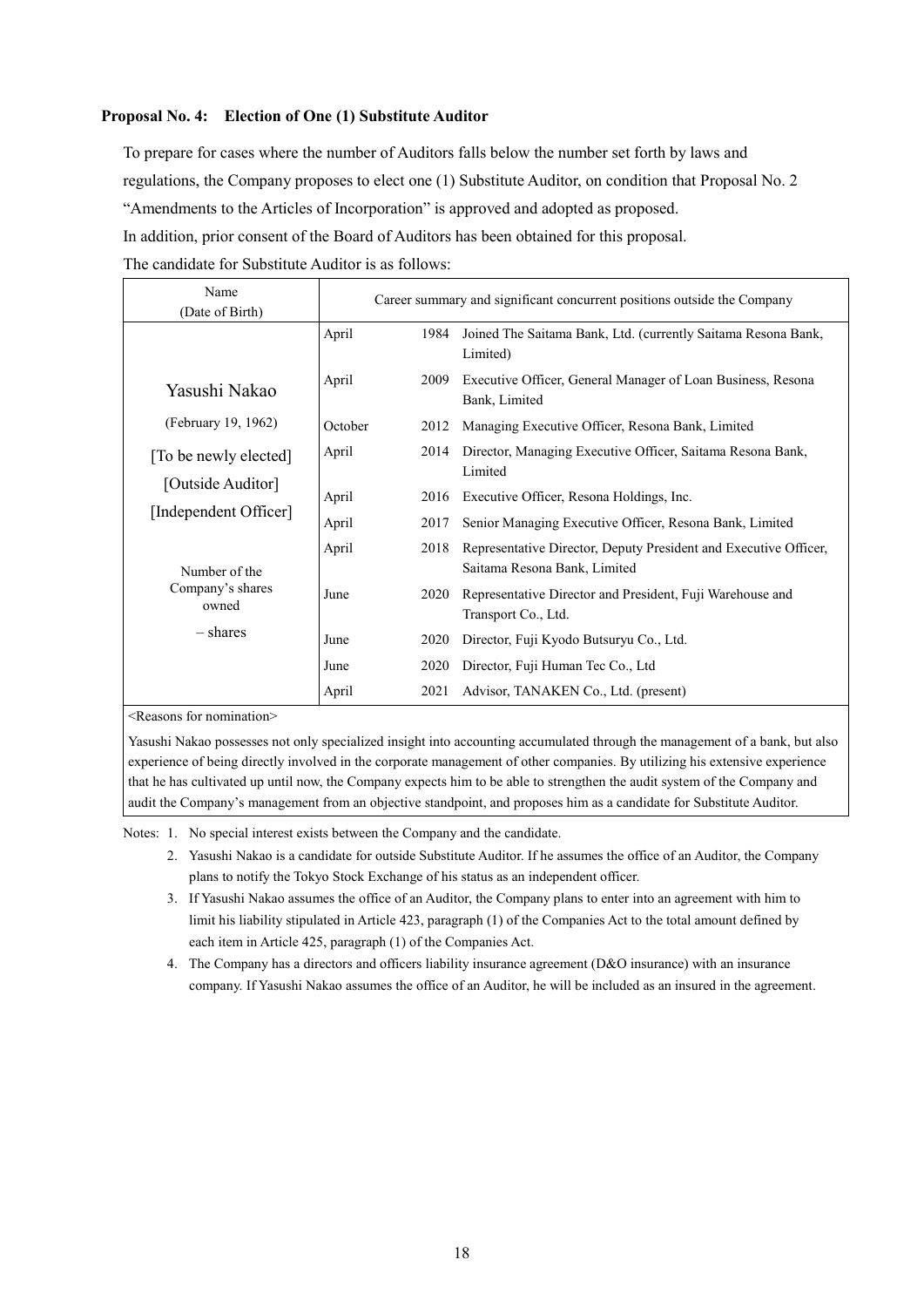# **Proposal No. 5: Determination of Remuneration Under Restricted Share-Based Remuneration Plan and Share-Based Remuneration Plan With Performance Conditions for Directors**

The Company gained approval for an amount of remuneration, etc. for its Directors of up to ¥500 million (including up to ¥30 million for outside Directors) annually at its 78th Ordinary General Meeting of Shareholders held on May 21, 2015.

Meanwhile, the Company has now decided to adopt new Remuneration Plans for its Directors (excluding outside Directors; the "Eligible Directors"), consisting of two (2) components: (i) a restricted share-based remuneration plan, and (ii) a share-based remuneration plan with performance conditions (the "Remuneration Plans," collectively). The purpose of the Remuneration Plans is that of providing the Eligible Directors with incentive to continuously improve the Company's corporate value and also that of furthermore promoting the notion of shared value between the Eligible Directors and the Company's shareholders.



On the basis of this proposal, the Company seeks approval for a total amount of monetary remuneration to be paid to the Eligible Directors, such that the Company deems appropriate in view of the aforementioned objectives. Accordingly, the Company seeks to decrease the aforementioned remuneration to an amount of up to ¥350 million annually (including up to ¥30 million for outside Directors) from the current amount of up to ¥500 million annually (including up to ¥30 million for outside Directors), and then separately from said remuneration to provide restricted share-based remuneration of up to ¥50 million annually along with share-based remuneration with performance conditions of up to ¥100 million annually. The Board of Directors shall determine the specific timing of payments and allocations made to each Eligible Director. The Company shall furthermore discontinue payment of officer bonuses formerly paid in cash, subject to approval of this proposal (however, this excludes cash payments made on the basis of the share-based remuneration plan with performance conditions).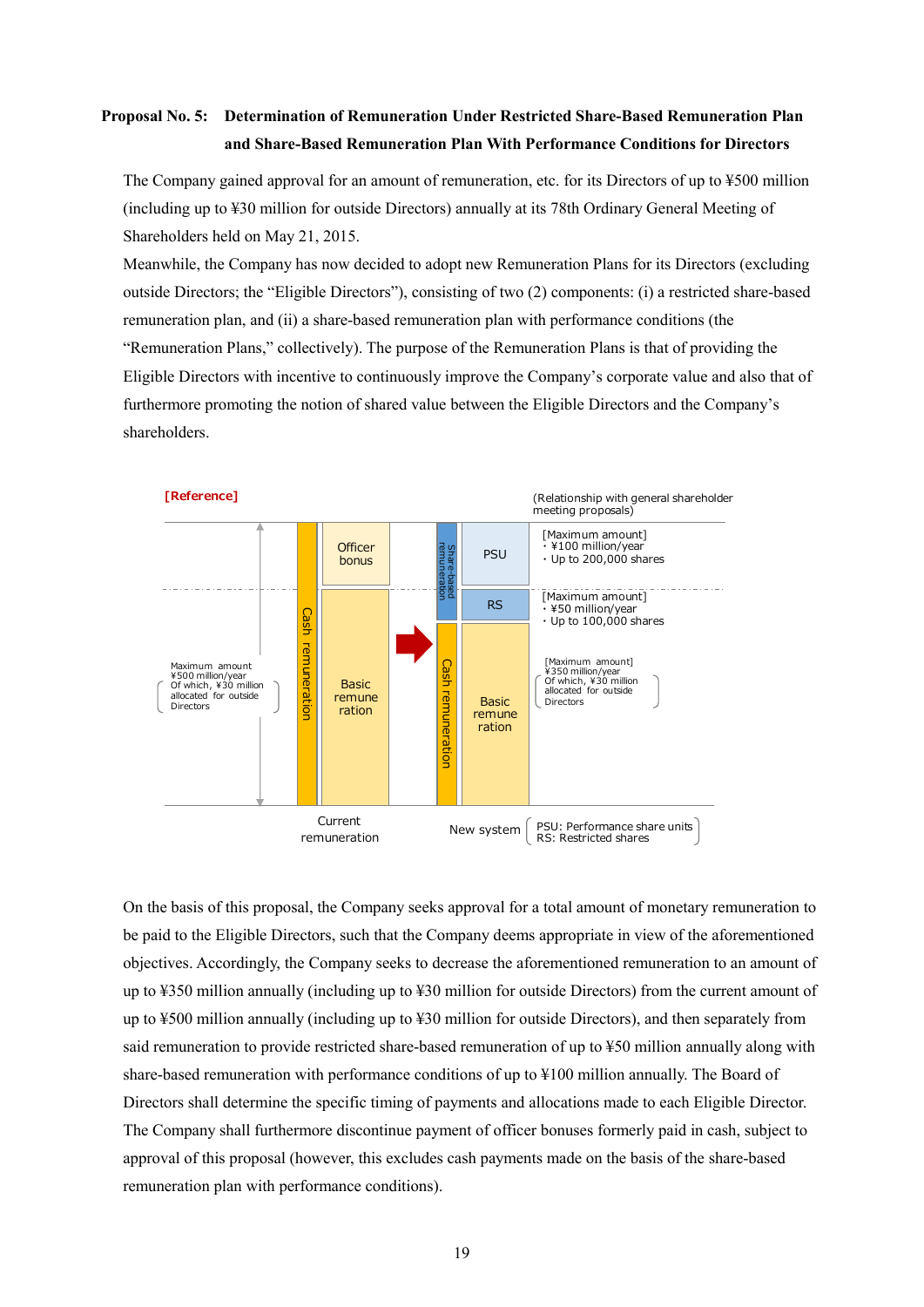Remuneration subject to said decrease is not to include employee salary amounts paid to Directors who have professional duties as employees.

Moreover, there are eight (8) Eligible Directors currently, and there will be eight (8) Eligible Directors at the close of the Ordinary General Meeting of Shareholders, upon approval of Proposal No. 3 as proposed.

## I. Overview of the restricted share-based remuneration plan

Under the restricted share-based remuneration plan, issuance or disposition of restricted stock involves an approach whereby the Eligible Directors receive issuance or disposition of the Company's common stock (the "Company Shares"), upon having been granted monetary remuneration receivables as remuneration, etc., and then subsequently delivering all such monetary remuneration receivables as in-kind contribution. The total number of Company Shares accordingly subject to the Company's issuance or disposition shall not exceed 100,000 shares annually (however, if the Company Shares become subject to a share split (including an allotment of the Company Shares without consideration) or consolidation of shares subsequent to the date of this proposal, then the maximum number of shares shall be adjusted to reflect the ratio of the split or consolidation). The paid-in amount per share subject to said issuance or disposition shall be determined by the Board of Directors within a range that is not particularly advantageous to the Eligible Directors, based on the closing price with respect to ordinary transactions of the Company Shares on the Tokyo Stock Exchange on the business day prior to the date of a respective resolution of the Board of Directors (if there is no trading on that day, then the closing price on the trading day immediately preceding that date).

Under the restricted share-based remuneration plan, the Company and the Eligible Directors shall enter into a restricted share allotment agreement (the "Allotment Agreement"), with respect to issuance or disposition of the Company Shares, and the overview is as follows.

### 1. Transfer Restriction Period

The Eligible Directors may neither transfer, use as collateral, nor otherwise dispose of the Company Shares subject to allotment under the Allotment Agreement (the "Allotment Shares") over a period (the "Transfer Restriction Period") such that extends from the date of delivery of the Allotment Shares and until said Eligible Director loses his/her standing as a Director of the Company or that stipulated otherwise by the Company's Board of Directors (the "Transfer Restrictions").

## 2. Release of Transfer Restrictions

The Company shall release the Transfer Restrictions on all of the Allotment Shares upon conclusion of the Transfer Restriction Period, on the condition that the Eligible Director has maintained his/her standing specified in section 1., above, for the duration of the period specified by the Company's Board of Directors (the "Period of Service"). However, if an Eligible Director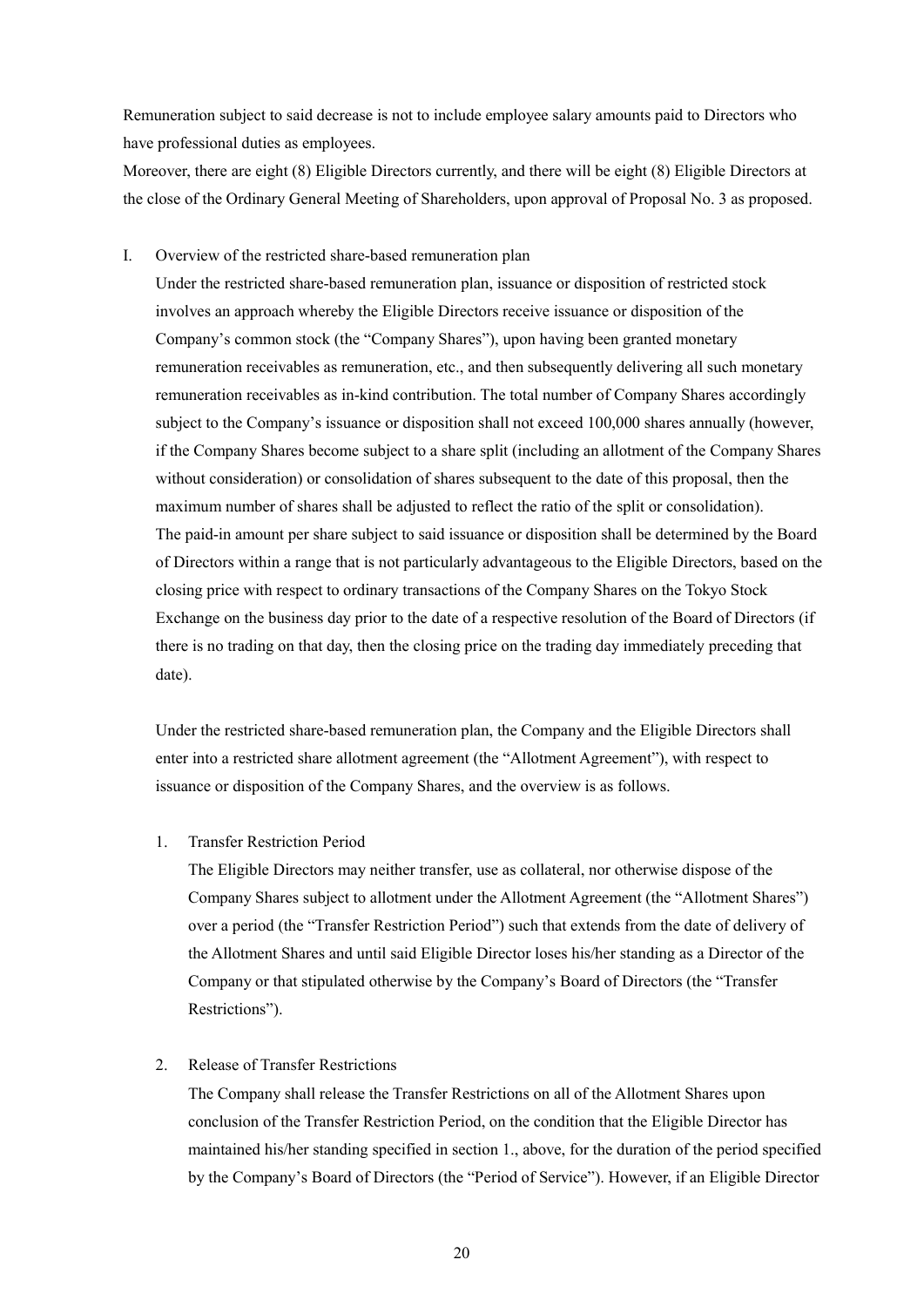loses his/her standing stipulated in section 1, above, prior to concluding his/her Period of Service for a reason deemed justifiable by the Company's Board of Directors, then the Company shall make reasonable adjustment as necessary to the number of the Allotment Shares for which the Transfer Restrictions are to be released and the date on which the Transfer Restrictions are to be released.

3. Acquisition of the Allotment Shares without consideration

Upon conclusion of the Transfer Restriction Period, the Company shall automatically acquire, without consideration, the Allotment Shares for which the Transfer Restrictions have not been released pursuant to section 2, above. The Company shall automatically acquire the Allotment Shares without consideration in the event of a violation of laws and regulations, Company regulations, or the Allotment Agreement, or otherwise under circumstances stipulated by the Company's Board of Directors as appropriate grounds for acquisition of the Allotment Shares.

4. Procedures in the event of organizational restructuring, etc.

Notwithstanding the provisions of the above section 1, if, during the Transfer Restriction Period, matters relating to merger agreements to which the Company becomes a non-surviving company, share exchange agreements or share transfer plans to which the Company becomes a wholly owned subsidiary, or organizational restructuring, etc. otherwise are approved by the Company's General Meeting of Shareholders (or otherwise, however, by the Company's Board of Directors in the event that such organizational restructuring, etc. does not require approval by the Company's General Meeting of Shareholders), the Company shall, by resolution of its Board of Directors, release the Transfer Restrictions prior to the effective date of such organizational restructuring, etc., with respect to the Allotment Shares, the number of which are to be reasonably determine upon taking into account the period extending from the Period of Service commencement date until the effective date of the organizational restructuring, etc. In such cases, the Company shall automatically acquire, without consideration, the Allotment Shares for which the Transfer Restrictions have not been released, immediately after the Transfer Restrictions have been released.

- II. Overview of the share-based remuneration plan with performance conditions The basic structure of the share-based remuneration plan with performance conditions is as follows.
	- 1. Conditions for share delivery and monetary payment

The Company has established (i) performance targets and (ii) standard remuneration amounts for different positions of the Eligible Directors, which take effect during the period defined by the Company's Board of Directors amounting to one (1) business year or more (the "Performance Evaluation Period"). In cases where all of the following conditions are satisfied, the Company shall deliver to each Eligible Director a portion of the standard remuneration amount for each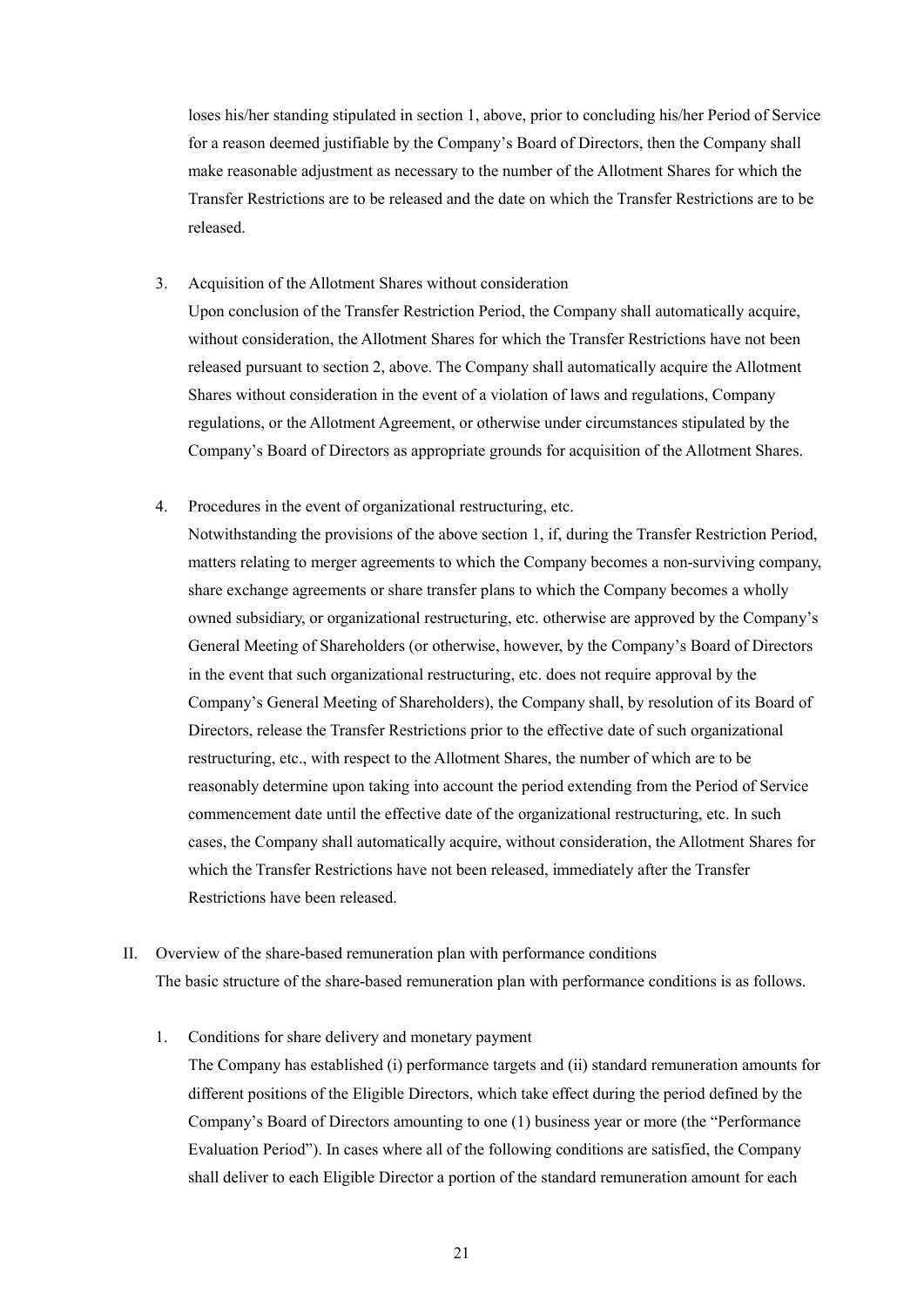Eligible Director in the form of the Company Shares (the "Share Delivery Allocation"), and shall furthermore grant the remainder as a monetary sum to cover payment of taxes.

#### [Performance conditions]

Eligibility shall be subject to achieving the performance targets during the Performance Evaluation Period defined beforehand by the Company's Board of Directors. [Employment conditions]

Eligibility shall be subject to an Eligible Director having maintained his/her standing as a Director or standing otherwise as stipulated by the Company's Board of Directors during the period defined by the Company's Board of Directors (the "Period of Service").

[Absence of grounds for disqualification]

Eligibility shall be subject to there having been no violations of laws and regulations, or Company regulations, or otherwise under circumstances stipulated by the Company's Board of Directors as appropriate grounds for imposing loss of rights for receipt of share delivery.

2. Share delivery approach

Under the share-based remuneration plan with performance conditions, issuance or disposition of shares involves an approach whereby the Eligible Directors receive issuance or disposition of the Company Shares, upon having been granted monetary remuneration receivables of an amount equivalent to the Share Delivery Allocation as remuneration, etc., and then subsequently delivering all such monetary remuneration receivables as in-kind contribution. The total number of Company Shares accordingly subject to the Company's issuance or disposition shall not exceed 200,000 shares annually (however, if the Company Shares become subject to a share split (including allotment of the Company Shares without consideration) or consolidation of shares subsequent to the date of this proposal, then the maximum number of shares shall be adjusted to reflect the ratio of the split or consolidation).

The paid-in amount per share subject to said issuance or disposition shall be determined by the Board of Directors within a range that is not particularly advantageous to the Eligible Directors, based on the closing price with respect to ordinary transactions of the Company Shares on the Tokyo Stock Exchange on the business day prior to the date of a Board of Directors resolution pertaining to said issuance or disposition (if there is no trading on that day, then the closing price on the trading day immediately preceding that date).

#### 3. Other conditions

Notwithstanding the provisions of the above section 1, at a time reasonably determined by the Company's Board of Directors, the Company may, as necessary, grant shares or a monetary sum whose value has been reasonably calculated by the Company's Board of Directors under the following circumstances: (i) if an Eligible Director loses his/her standing as a Director or standing otherwise as stipulated by the Company's Board of Directors for a reason deemed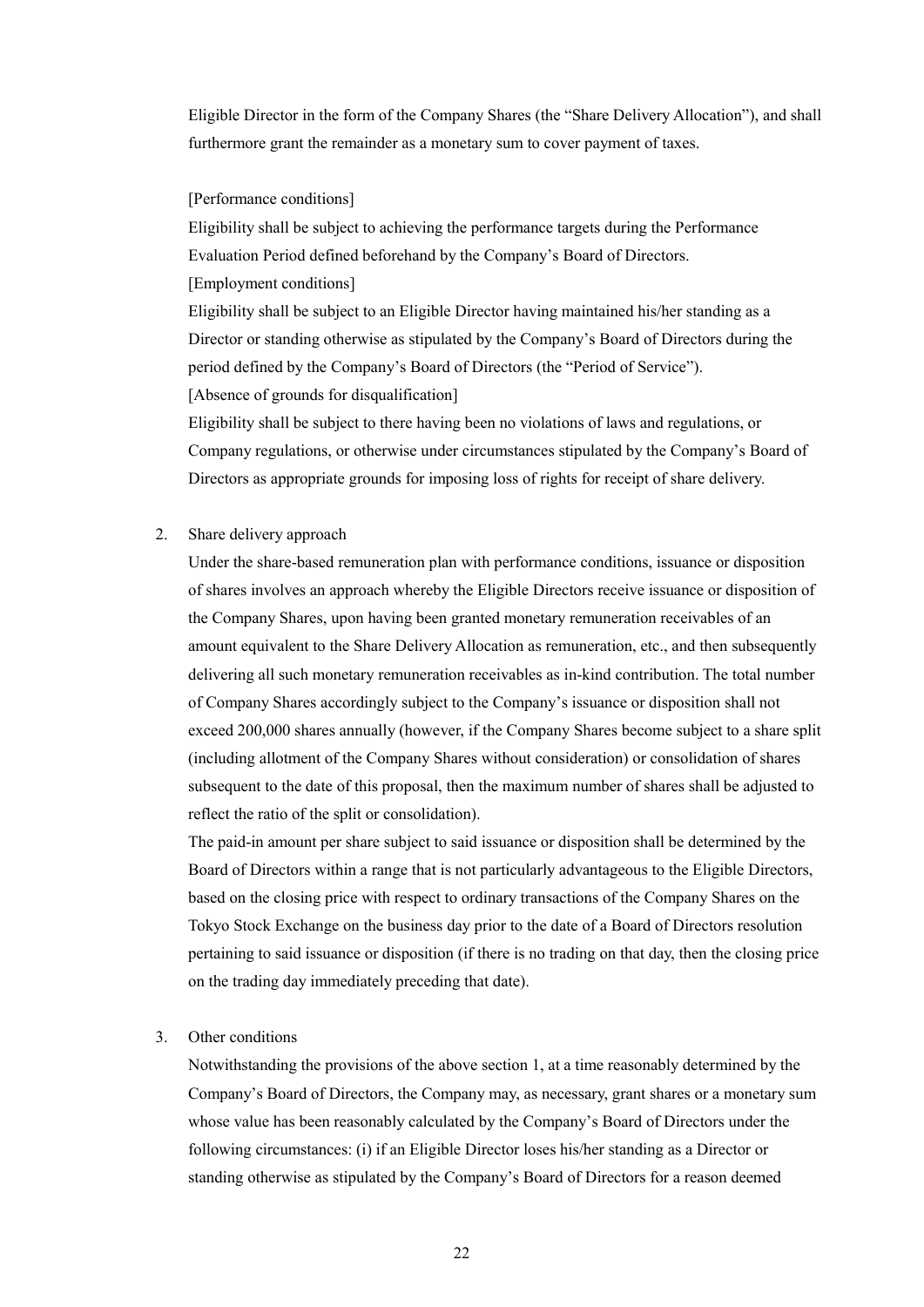justifiable by the Company's Board of Directors, (ii) if matters relating to merger agreements to which the Company becomes a non-surviving company, share exchange agreements or share transfer plans to which the Company becomes a wholly owned subsidiary, or organizational restructuring, etc. otherwise are approved by the Company's General Meeting of Shareholders (or otherwise, however, by the Company's Board of Directors in the event that such organizational restructuring, etc. does not require approval by the Company's General Meeting of Shareholders), or (iii) if there have been reasons otherwise deemed justifiable by the Company's Board of Directors.

- III. Reasons for appropriateness of granting remuneration on the basis of this proposal The Company deems granting remuneration on the basis of this proposal to be appropriate for the following reasons.
	- (i) This proposal aligns with the Company's policy on determining specifics with respect to remuneration, etc. for individual Directors as determined at the meeting of the Company's Board of Directors held on February 18, 2021.
	- (ii) The restricted share-based remuneration plan provides incentives for achieving sustainable improvement in corporate value over the medium- to long-term because it establishes the Transfer Restrictions on shares slated for delivery such that are to remain in effect until the date of a Company Director's retirement or resignation, or standing otherwise as stipulated by the Company's Board of Directors. Meanwhile, the share-based remuneration plan with performance conditions provides incentives for improving financial performance because the Company makes delivery of shares or monetary payment on the condition that performance targets have been achieved during the Performance Evaluation Period.
	- (iii) Total maximum remuneration under the Remuneration Plans is equivalent to the amount by which the previous remuneration has been decreased (¥150 million annually).
	- (iv) The rate of equity dilution is negligible given that the restricted share-based remuneration plan and the share-based remuneration plan with performance conditions account for 0.25% of the total number of issued shares (the two (2) plans will account for 2.5% of the total number of issued shares if the maximum number of shares pertaining to the Remuneration Plans are issued over a ten-year period).

#### (For reference)

The Company intends to use its treasury stock holdings with respect to the shares issued under the Remuneration Plans unless there are special circumstances.